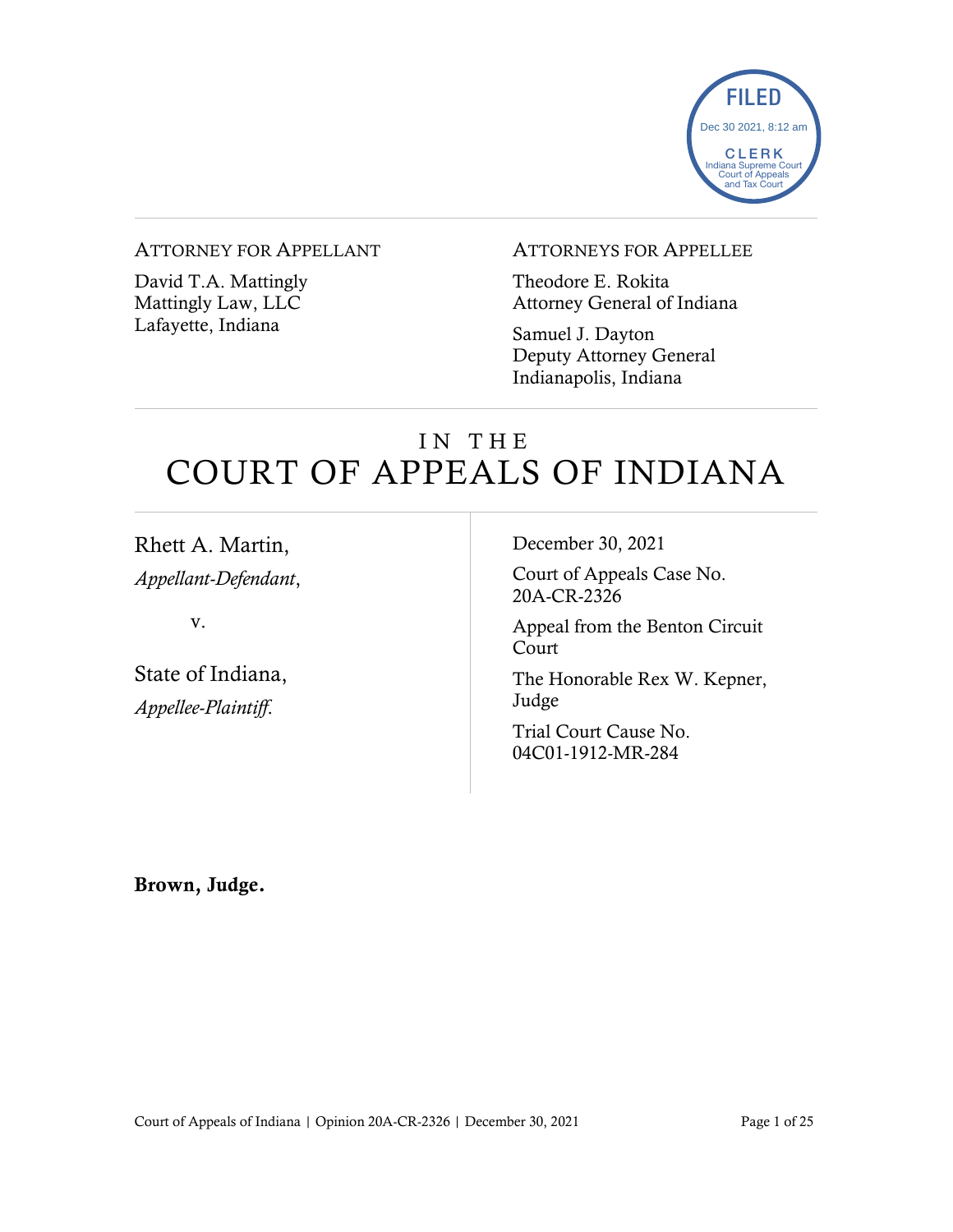- [1] Rhett A. Martin appeals his convictions for murder, two counts of felony murder, and arson, and his sentence for murder and arson. Martin raises four issues which we revise and restate as:
	- I. Whether he was denied his constitutional right to present a defense when his accomplice, Duane Scott Muse, did not invoke his right against self-incrimination in front of the jury;
	- II. Whether his convictions for felony murder should be vacated;
	- III. Whether the evidence is sufficient to sustain his convictions for murder and arson; and
	- IV. Whether his aggregate sentence is inappropriate in light of the nature of the offenses and his character.

We affirm in part, reverse in part, and remand.<sup>[1](#page-1-0)</sup>

# *Facts and Procedural History*

[2] Sonya Riegle ("Sonya") dated Nick Riegle ("Nick") for about five years and married him. In approximately 2017, Nick's father, Dan Riegle ("Riegle"), moved in with Nick, Sonya, and her two daughters. In August 2017, Sonya found a camera in the bathroom that she and her daughters used. When she confronted Riegle, he admitted that the camera was his and he was sick. Sonya

<span id="page-1-0"></span> $<sup>1</sup>$  On November 30, 2021, we held oral argument at Pike Central High School in Petersburg, Indiana. We</sup> thank counsel for traveling to Petersburg and for their well-prepared advocacy. We thank the faculty, staff, and students of Pike Central High School for their gracious hospitality, and we thank the students for their attention during the argument.

Court of Appeals of Indiana | Opinion 20A-CR-2326 | December 30, 2021 Page 2 of 25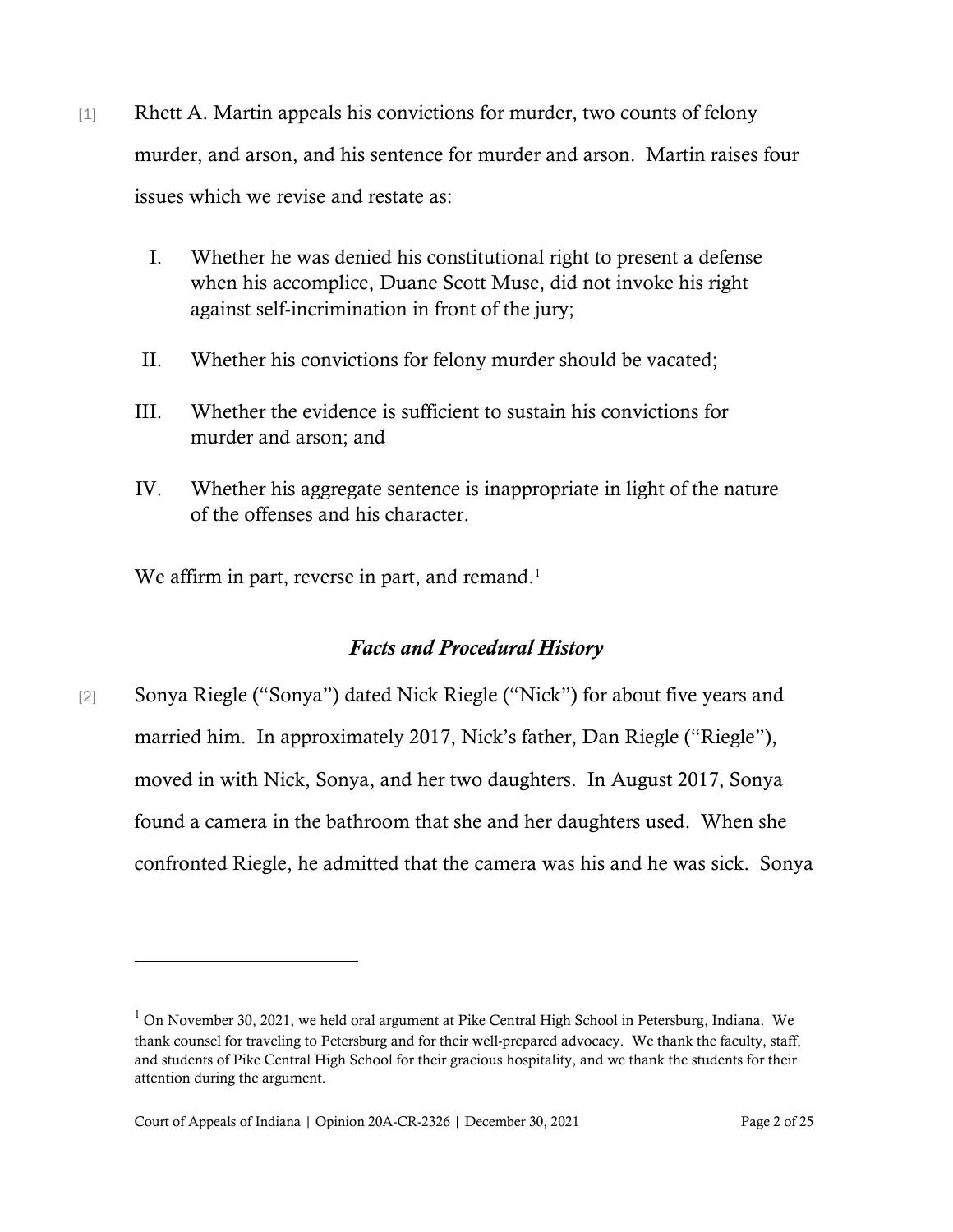and Nick kicked out Riegle, and Nick placed Riegle's camera and computer in the garage.

- [3] Sonya met Martin, began a romantic relationship with him, and told him about the camera. At some point, Martin moved in with Sonya, and Nick moved out of the house. Sonya decided she was going to take Riegle's camera and computer to the police, but the equipment was no longer in the garage. Martin told Sonya that he thought Nick and Riegle had returned and removed the camera and equipment.
- [4] On December 26, 2018, Sonya kicked Martin out of her house, and Nick eventually moved back in with her. Martin began communicating threats to Sonya regarding Nick and said that he "would take care of" Nick. Transcript Volume 3 at 190. He also sent Sonya pictures of a gun and Nick's truck. Martin admitted that he had Riegle's camera or computer equipment and had seen the pictures of Sonya and her daughters. He communicated with Sonya thousands of times, stated that he was "figuring things out," and "said something to the effect that he would make [Riegle] pay." *Id.* at 198.
- [5] Martin usually texted Sonya "24-7," but the messages became "less and less" in the nights leading up to December 6, 2019. *Id.* at 200. At some point, Martin told Sonya that he would make her "as miserable as he was and that he would make sure that [she] was not ever going to be married to Nick." *Id.* at 210. Nick observed Martin sitting outside of his house waiting for him and Sonya to exit, and began trying to avoid Martin by parking in random places.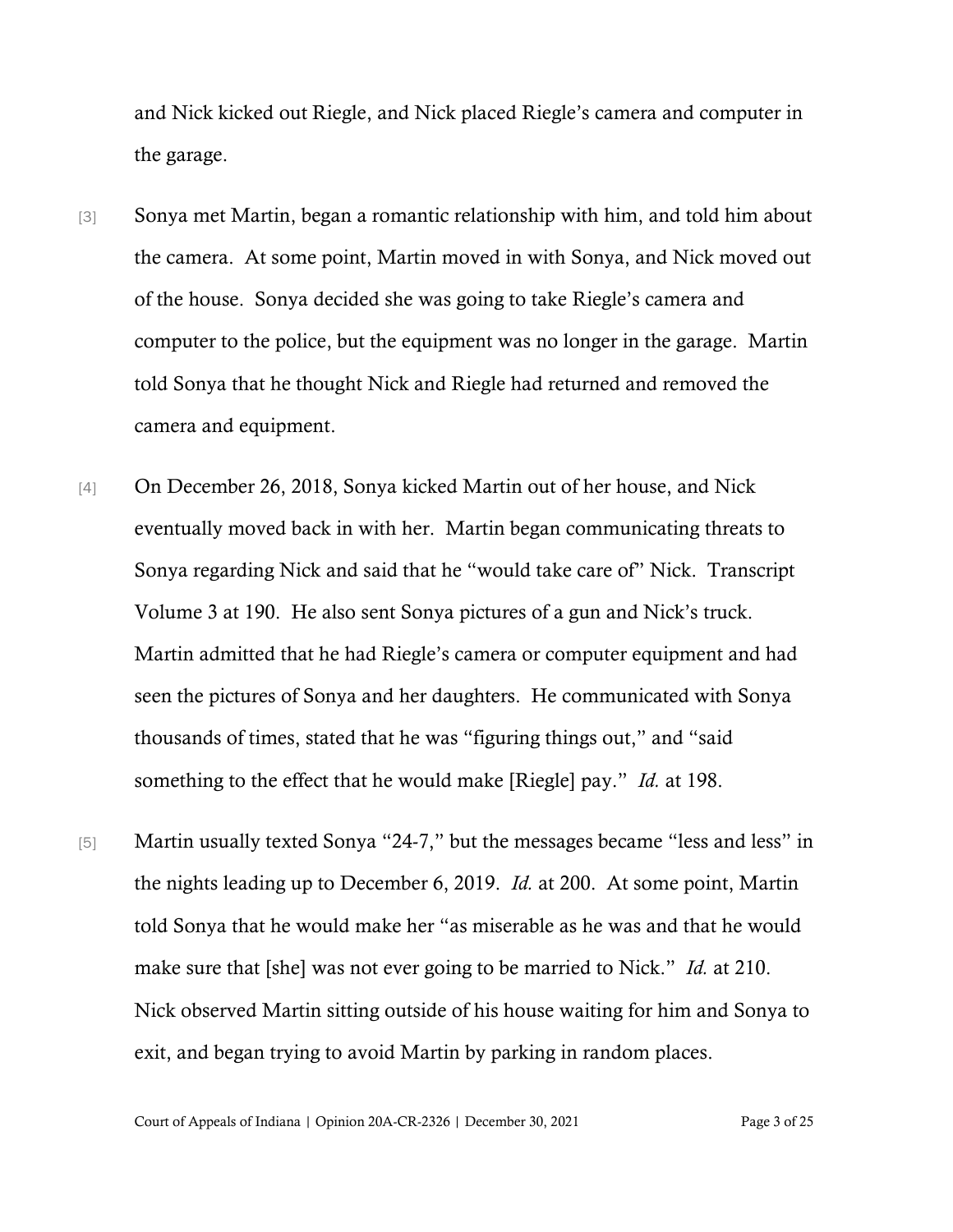- [6] In December 2019, Martin had lived with Duane Scott Muse for nearly a year. On December 6, 2019, Brad Lane of the Fowler Center Township Fire Department responded to a fire at Riegle's residence, found Riegle's body in the living room, and pulled the body out of the house. When firefighters rolled the body, they discovered a burnt metal can underneath. State Fire Marshall's Investigator Joe Tanasovitch collected the acetone can from the scene and determined that the fire started in the living room by someone lighting acetone. Based on the level of burn and charring on Riegle's body, Investigator Tanasovitch believed that Riegle had acetone poured on him. Dr. Darren Wolf, a forensic pathologist, conducted an autopsy, recovered a bullet fragment from Riegle's body, determined Riegle suffered a single gunshot wound to the neck and was not breathing during the fire, and concluded that the cause of death was the gunshot wound.
- [7] On December 6, 2019, Indiana State Police Detective Brock Russell advised Martin of his rights and interviewed him. Martin admitted to making the statement that he would kill Nick. When asked whether he had any guns, Martin said no, he had "got rid of his," and had previously owned a "glock 17 gen 5." *Id.* at 143. When asked where he had been the previous night, Martin indicated that he had been home all night and that his cousin, Muse, could verify that. During the interview, Detective Russell did not say anything about the caliber of the bullet used to kill Riegle or release any information during the early stages of the investigation regarding the caliber of the weapon used.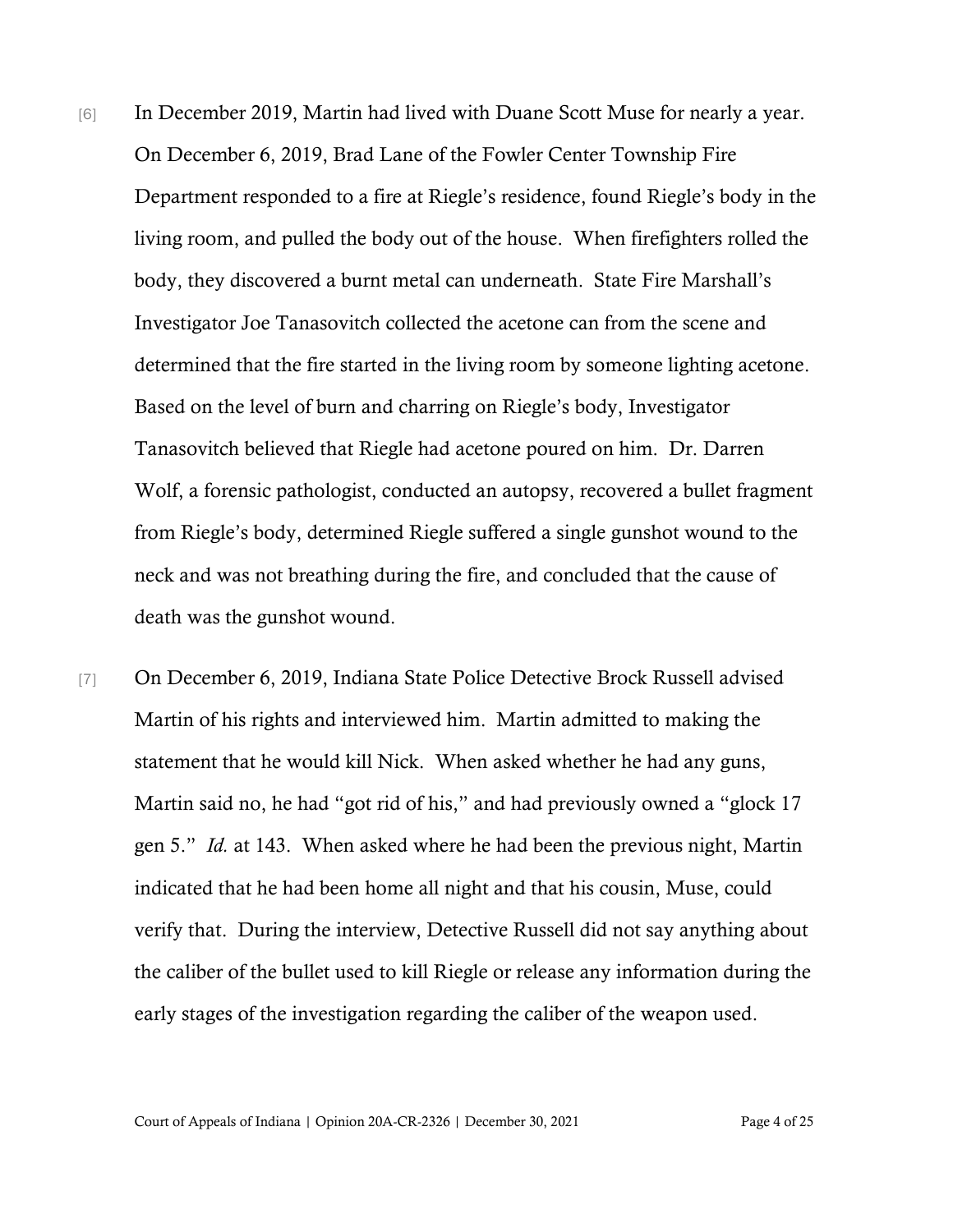- [8] On December 8th or 9th, Martin contacted Chad Ray and attempted to sell him lighting, a plasma cutter, and a Benelli shotgun. He also told Ray about a box truck that he could have for \$200. Martin said that he had been questioned in a murder, the shotgun had not been used in the murder, and the police had told him a smaller caliber weapon was used in that homicide.
- [9] On December 11, 2019, law enforcement conducted a search of Martin's trash and discovered two keys which had been ground down, one of which appeared to be a vehicle key, numerous pairs of latex gloves, pants, strips of cloth, a cloth glove with the fingers cut off, a piece of white tissue paper with what appeared to be blood stains, and mail addressed to Martin and Muse. Ray, who was at Martin's house at the time the trash can was removed, observed that Martin "was pretty freaked out about that." Transcript Volume 4 at 19.
- [10] That same day, law enforcement searched the residence of Martin and Muse and discovered loose cartridges of different sized ammunition, speed loaders for a revolver, ammunition boxes, a 22-caliber rifle, a 38-caliber Derringer, a shotgun, a 45-caliber automatic pistol, a ballistic tactical vest, a box of blue latex gloves, a metal grinder, quart size cans of mineral spirits and acetone, and metal detecting equipment associated with Riegle. A search of Martin's box truck revealed two gun cases, ammunition boxes, a Glock 9 millimeter pistol, and a receipt listing the pistol's brand, model, and serial number and Martin's name. Indiana State Police Sergeant Duane Datzman, a crime scene technician, swabbed the barrel and part of the slide of the Glock for DNA.

Court of Appeals of Indiana | Opinion 20A-CR-2326 | December 30, 2021 Page 5 of 25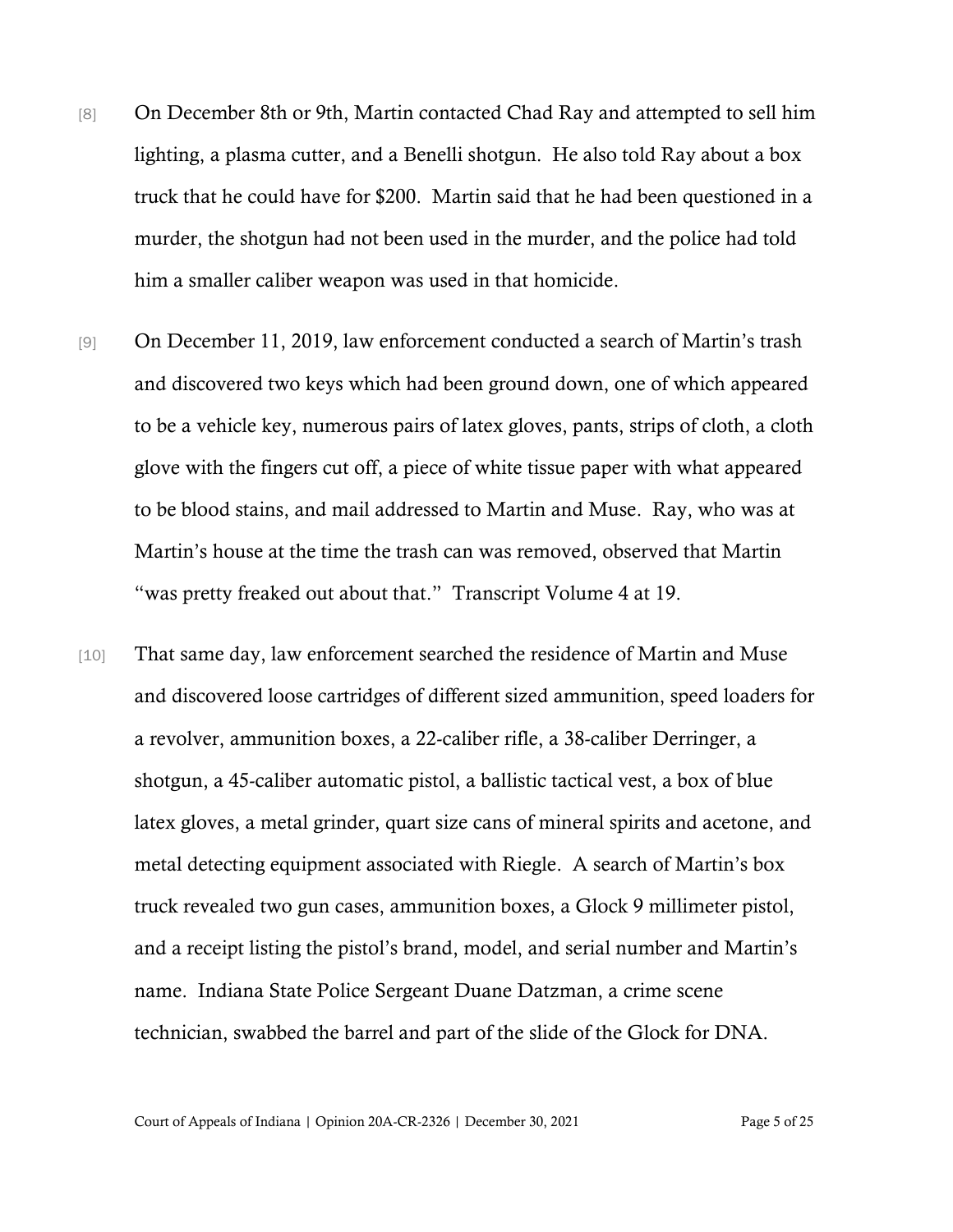- [11] Idelle Ritterskamp, a forensic biologist employed by the Indiana State Police Laboratory, tested the swabs taken from the Glock 9 millimeter, obtained a DNA profile from one of the swabs related to the slide back grip, determined that the DNA profile originated from one person, and concluded that Martin was a contributor to that profile and that "the DNA profile is at least 1 trillion times more likely [to have] originated from Rhett Martin than [] from an unknown unrelated individual." *Id.* at 160. She also excluded Muse as a contributor to the DNA sample. Rafael Perez, a forensic firearms examiner employed by the Indiana State Police Laboratory Division, determined that the bullet jacket recovered from the autopsy was fired from the Glock 9 millimeter.
- [12] Also on December 11, 2019, Indiana State Police Detective Benjamin Lee Rector, a certified forensic cell phone examiner, interviewed Martin. Martin indicated that his last interaction with Nick occurred in January or February when he sent Nick nude pictures of Sonya and "alluded to Nick that . . . although you may be with her now all [sic] be with her at some point in time after." *Id.* at 201. Martin said that he and Muse were home on the night of December 5th and that, if Muse left, it would have been after he went to sleep. Martin said that he previously had a hard drive from Riegle's computer tower but had "trashed it." *Id.* at 205. He also said that Riegle's hidden camera resulted in Sonya having trust issues, and that he did not know where Riegle lived. Indiana State Police Detective Greg Edwards examined Martin and Muses's phone records and determined that their phones showed no outgoing

Court of Appeals of Indiana | Opinion 20A-CR-2326 | December 30, 2021 Page 6 of 25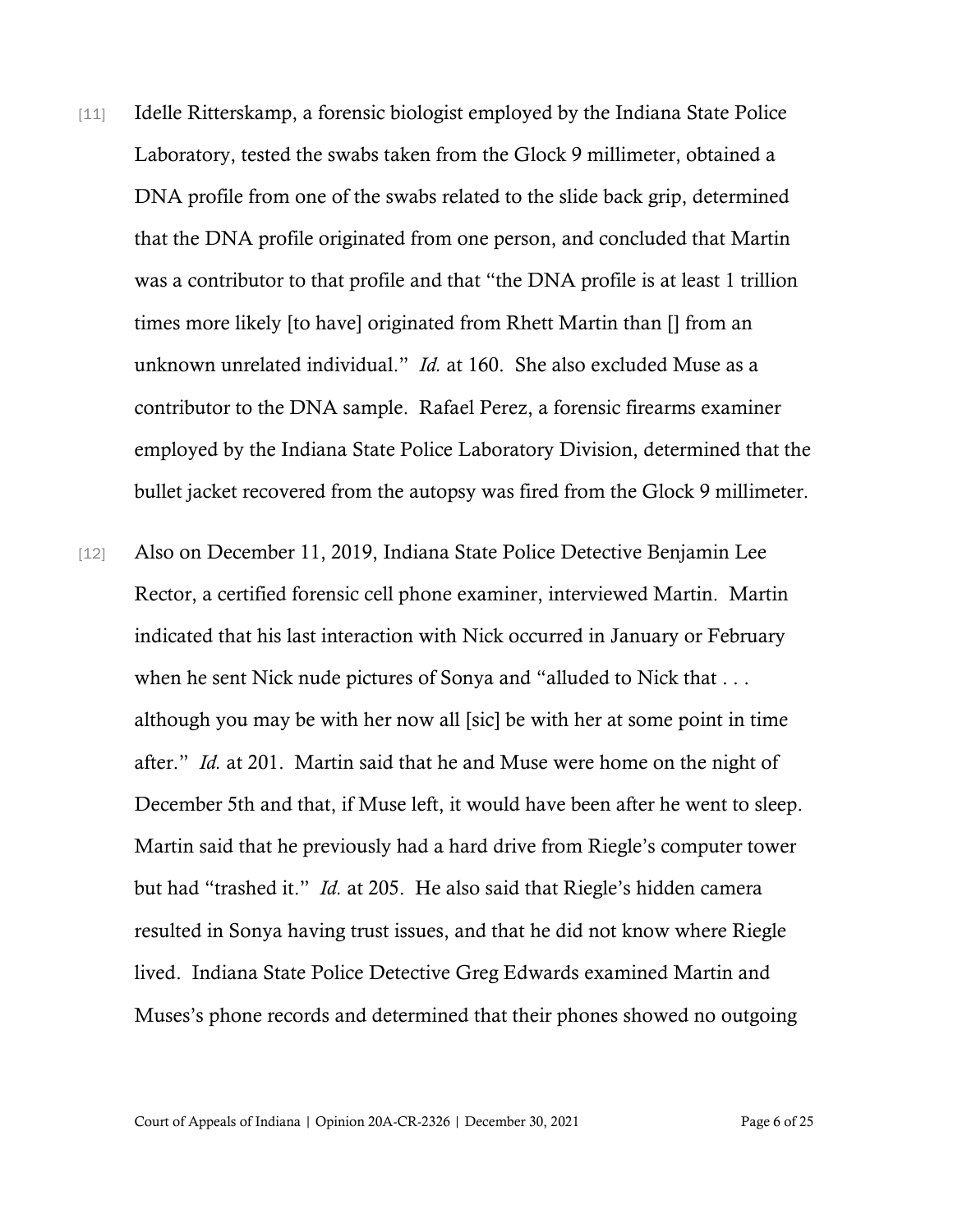activity between December 4th and 6th, 2019, and that "both of them have their data back up and going after the 6[th]." Transcript Volume 5 at 31.

- [13] On December 16, 2019, the State charged Martin with: Count I, murder; Count II, felony murder for killing Riegle while committing or attempting to commit burglary; Count III, felony murder for killing Riegle while committing or attempting to commit robbery; and Count IV, arson as a level 4 felony. The State also alleged Martin was subject to an enhancement based upon his use of a firearm pursuant to Ind. Code § 35-50-2-11.
- [14] During the jury trial, the State presented the testimony of, among others, Investigator Tanasovitch, Detective Edwards, Detective Russell, Sergeant Datzman, Detective Rector, Dr. Wolf, Ritterskamp, Perez, Sonya, Nick, Ray, and Riegle's neighbors and coworkers. The State introduced and the court admitted a surveillance video recording showing a small silver passenger car driving in the early morning hours of December 6, 2019, as well as a photo of a silver passenger car parked outside of Martin's residence.
- [15] During Detective Edwards's testimony and while outside the presence of the jury, Martin's counsel asked the court for permission to ask Detective Edwards about the contradictions Muse made to him during interrogations of him on December 11th and 12th. The court asked how he could impeach someone who had not testified, and defense counsel stated: "Well, first of all we don't know if [Muse] is going to testify, he's listed as a witness, uh, you know I might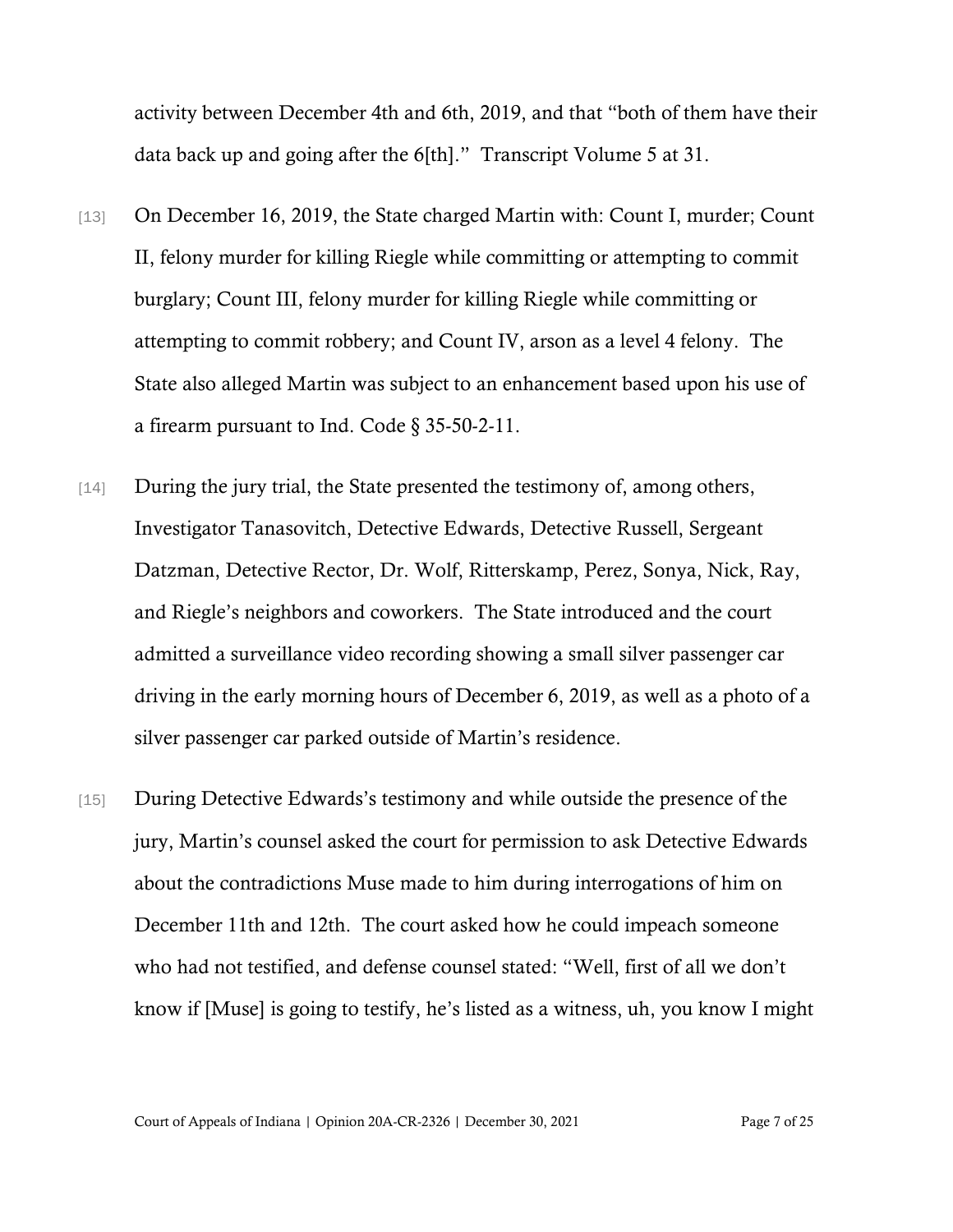call him as a witness if the State doesn't call him as a witness . . . ." Transcript Volume 3 at 116.

- [16] During an offer of proof, Detective Edwards testified that he interrogated Muse on December 11th and 12th, Muse initially denied involvement in the crime, he later stated that he was the lookout for Martin from across the street, and he also stated that he was at the corner of the house when Martin entered the house. Detective Edwards stated that Muse initially denied having anything to do with the keys stolen from Riegle and later stated that he ground down the keys. After the offer of proof, Martin's counsel asked the court to allow him to ask those questions during the cross-examination of Detective Edwards. The court stated it would take the matter under advisement and that "one has to question how we attempt to impeach Muse if he hasn't even taken the stand . . . ." *Id.* at 122. The prosecutor stated that Martin was "entitled to call any witness he wants, I feel strongly he can't trot up Mr. Muse I [sic] front of a jury only to uh, ask Mr. Muse questions and have Mr. Muse invoke his right to remain silent." *Id.* at 123. Martin's counsel stated: "[W]e still have to make a record of him pleading the 5<sup>th</sup>." *Id.* The court stated: "Uh hum outside the presence of the jury I would say." *Id.* The court then told defense counsel that he could subpoena Muse, and defense counsel stated: "Of course, I could." *Id.* at 124.
- [17] During a break, Martin's counsel indicated that he was going to call Muse and anticipated that Muse would plead the Fifth Amendment. The following exchange occurred:

Court of Appeals of Indiana | Opinion 20A-CR-2326 | December 30, 2021 Page 8 of 25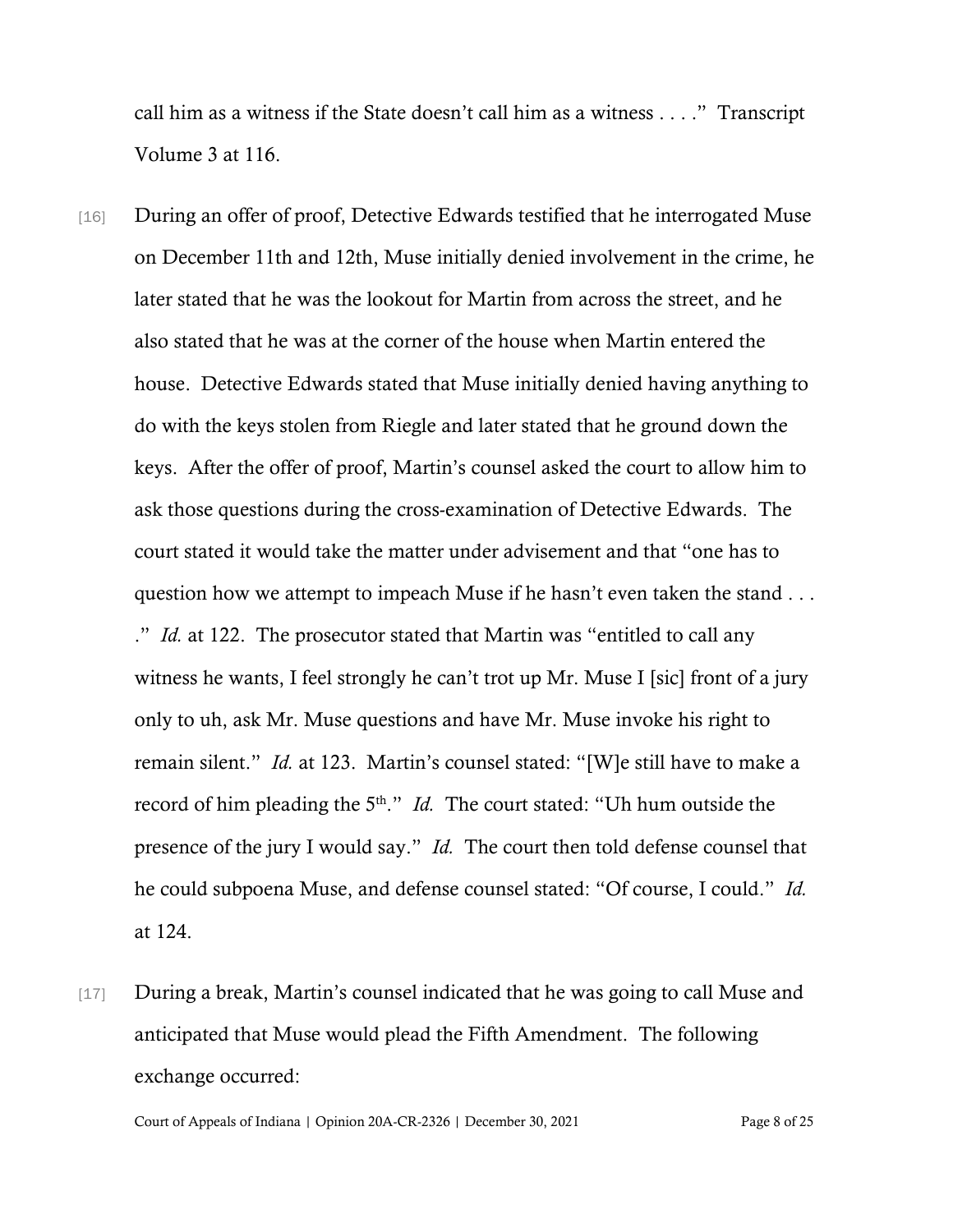[Defense Counsel]: . . . I mean it's sort of a separate body of law, about the defendant has the right to put on a defense.

COURT: And so, by that you mean, play this out a little bit more I guess, that if you get your way and you can call Muse and he can either plead the fifth, in their presence or not in their presence, either way you would intend for him to do so on the record, right?

[Defense Counsel]: Yes.

COURT: And then you would anticipate that you get to call . . . certain other witnesses to the stand, because he is now unavailable, true?

[Defense Counsel]: Yes.

Transcript Volume 4 at 216.

[18] Later during the trial, Muse's counsel indicated outside the presence of the jury that Muse received a subpoena from Martin's counsel and advised the court that Muse would "be taking the fifth." Transcript Volume 5 at 60. The following exchange occurred:

> COURT: So, we've been instructed by his attorney that he's going to be here, I'll place him under oath, he'll take the stand, he can identify himself and then we will let him reaffirm that he is pleading the fifth. So, [Defense Counsel] do you intend to renew your request and your offer of proof after that?

[Defense Counsel]: No, Your Honor we are going to let the record stay as it is.

COURT: Are you withdrawing that request?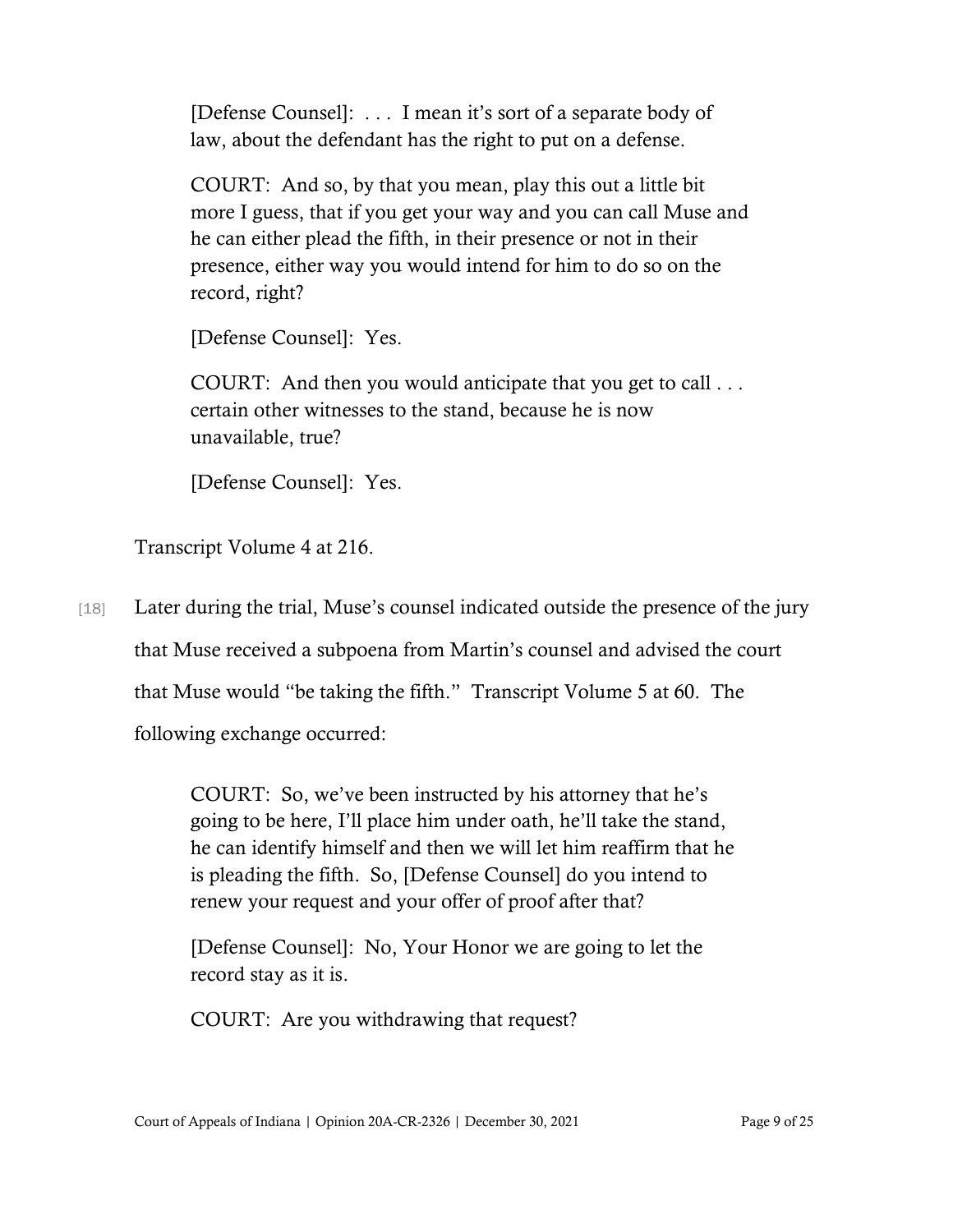[Defense Counsel]: No, no, we made an offer of proof and that's about as good as it gets for us.

*Id.* at 61. The court and defense counsel discussed the offer of proof, Martin's right to counsel, and his right to confront Muse. The court stated:

And so, in summary that offer to prove back then and even now after Muse pleads the fifth, doesn't mean he's going to, that pulls in 3 or 4 legal areas with very messy, muddy waters and I just wanted to advise you that overruling that previously is not the same as overruling it after he's plead the fifth.

*Id.* at 68. Outside the presence of the jury and without a specific objection at that point from Martin that the questioning occurred outside the presence of the jury, the court asked Muse if he intended to and was "pleading the fifth," and Muse answered affirmatively. *Id.* at 69. The prosecutor stated: "That's fine with the State," and Martin's counsel stated: "That's fine by us." *Id.* The State rested, and Martin's counsel stated: "And then the Court having considered our motions, we rest." *Id.* at 71.

[19] Martin's counsel asserted that his office sent in a proposed instruction indicating that Martin "called Mr. Muse as a witness and he exercised his right to remain silent under the 5<sup>th</sup> Amendment." *Id.* at 90. The prosecutor objected, stating: "I don't see how that's any different then requiring him to come up here and do that in front of them, which the defense cannot do." *Id.* at 91. Defense counsel incorporated its argument from the previous day and stated that "[w]e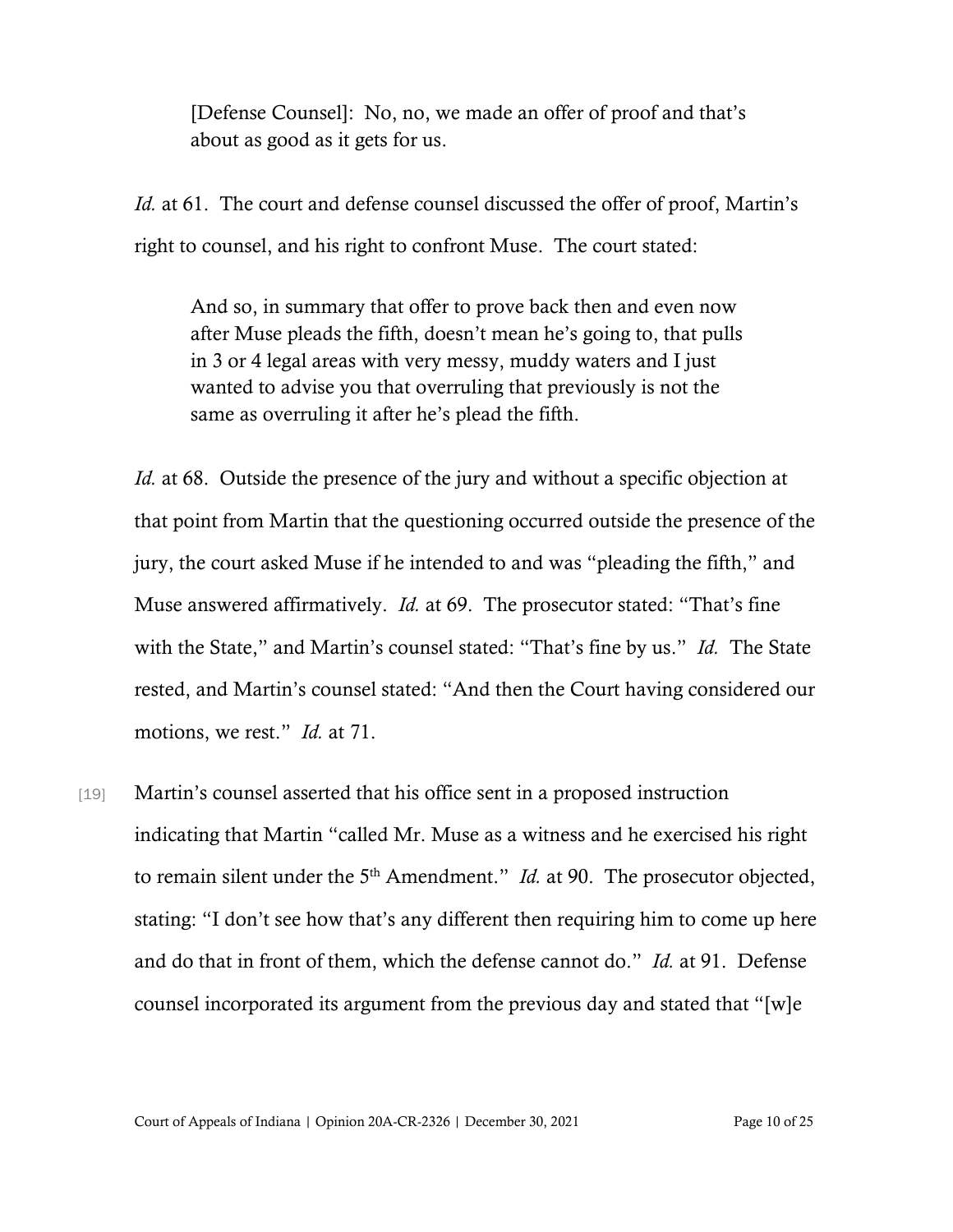wanted to parade [Muse] in front of the jury and make him say 'I take the 5<sup>th</sup>.'" *Id.* The court stated in part:

[W]hen Mr. Muse came in here today he had an attorney and I don't know, it's just that whole atmosphere of the person appearing, you know, well today in hand cuffs and in orange from the jail outfit, it's clear that he has his own case pending, it's clear why he doesn't want to testify. To simply give a one-line instruction like that highlights it in a way that doesn't really share all the details and the atmosphere in the Courtroom when someone actually appears, so of the two I think it's more harming to give the instruction by itself than it is to have the person appear in front of a jury.

*Id.* at 92.

- [20] On October 22, 2020, the jury found Martin guilty as charged. The prosecutor asked the court to enter judgment of conviction on all four counts, and the court did so. In the second phase of the trial, the jury found that Martin used a firearm in the commission of murder.
- [21] In its sentencing order, the court observed that Martin had pending charges in both Tippecanoe County and Newton County and was out on bond at the time of the murder. The court stated that Martin "stalked his victim, driving around with much planning and preparation" and "put much time and effort into planning the murder and arson." *Id.* at 57. It expressed "great concern about the nature and circumstances of this crime and what it indicates about [his] character, and the likelihood of him committing similar offenses if given an opportunity." *Id.* It found that Martin's "lack of emotion and remorse [were]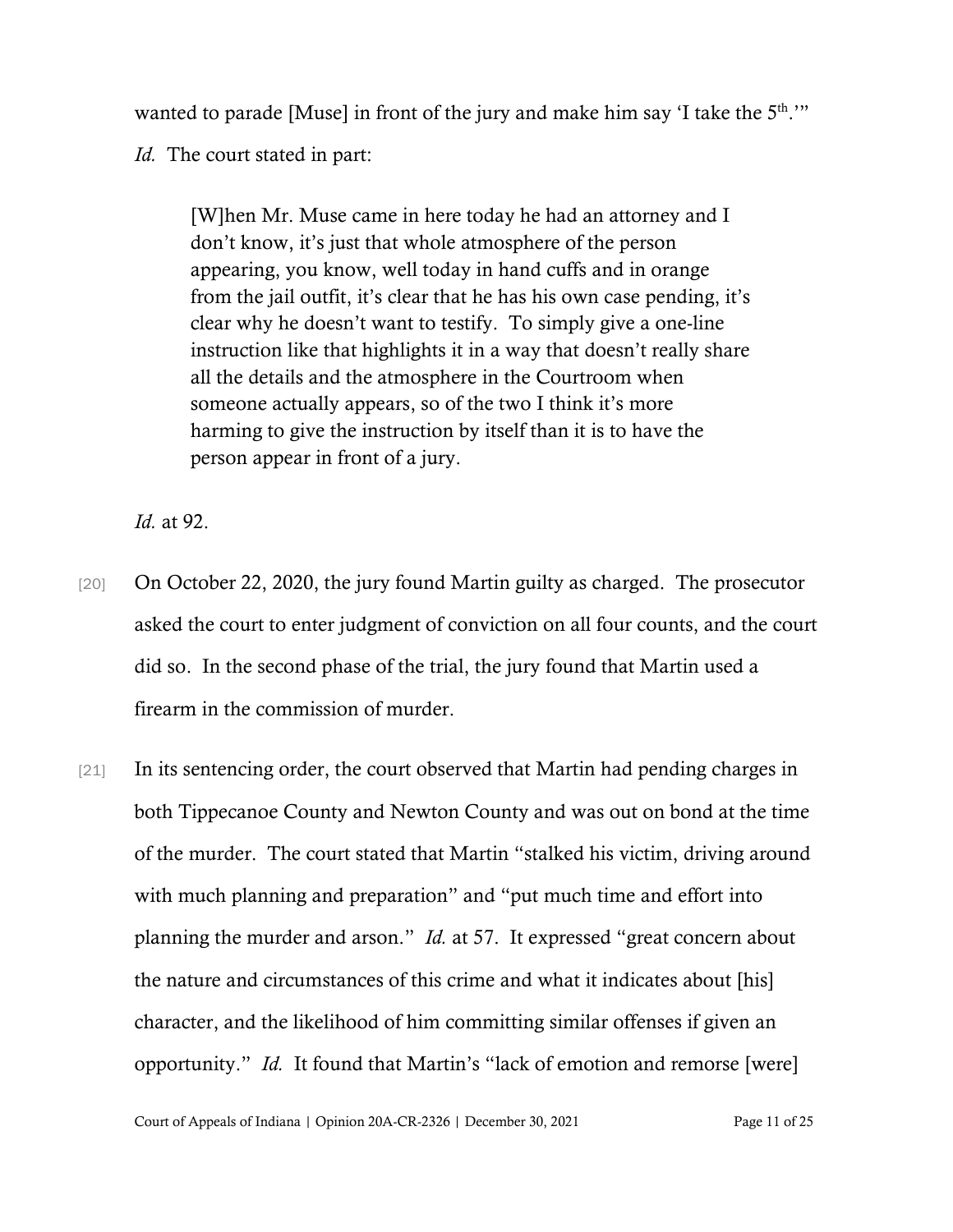very offensive and further indications of his character and likelihood to reoffend." *Id.* The court found Martin's military service to be a slight mitigator. It gave Martin's minimal family support "some mitigating weight." *Id.* The court found as aggravators that Martin was out on bond at the time of the offenses, did not have a good work ethic, was behind in his child support payments in excess of \$30,000, and had a prior criminal history. It found the aggravating circumstances substantially outweighed the mitigating circumstances. The court sentenced Martin to sixty-five years for Count I and enhanced the sentence by fifteen years due to the firearm enhancement. It sentenced Martin to twelve years for Count IV, arson, and ordered the sentence to be served consecutive to Count I for an aggregate sentence of ninety-two years. *Id.*

## *Discussion*

I.

Court of Appeals of Indiana | Opinion 20A-CR-2326 | December 30, 2021 Page 12 of 25 [22] The first issue is whether the trial court denied Martin's constitutional right to present a defense. Martin contends that his right to present a defense guaranteed by the Sixth Amendment of the United States Constitution and Article 1, Section 13, of the Indiana Constitution was violated when he was prevented from calling Muse in front of the jury to invoke his right against selfincrimination. He asserts his theory of defense was that Muse was the guilty party and that he sought to present Muse to the jury to force him to either testify or assert his right against self-incrimination. He acknowledges the Indiana Supreme Court referenced this issue in *Stephenson v. State*, 864 N.E.2d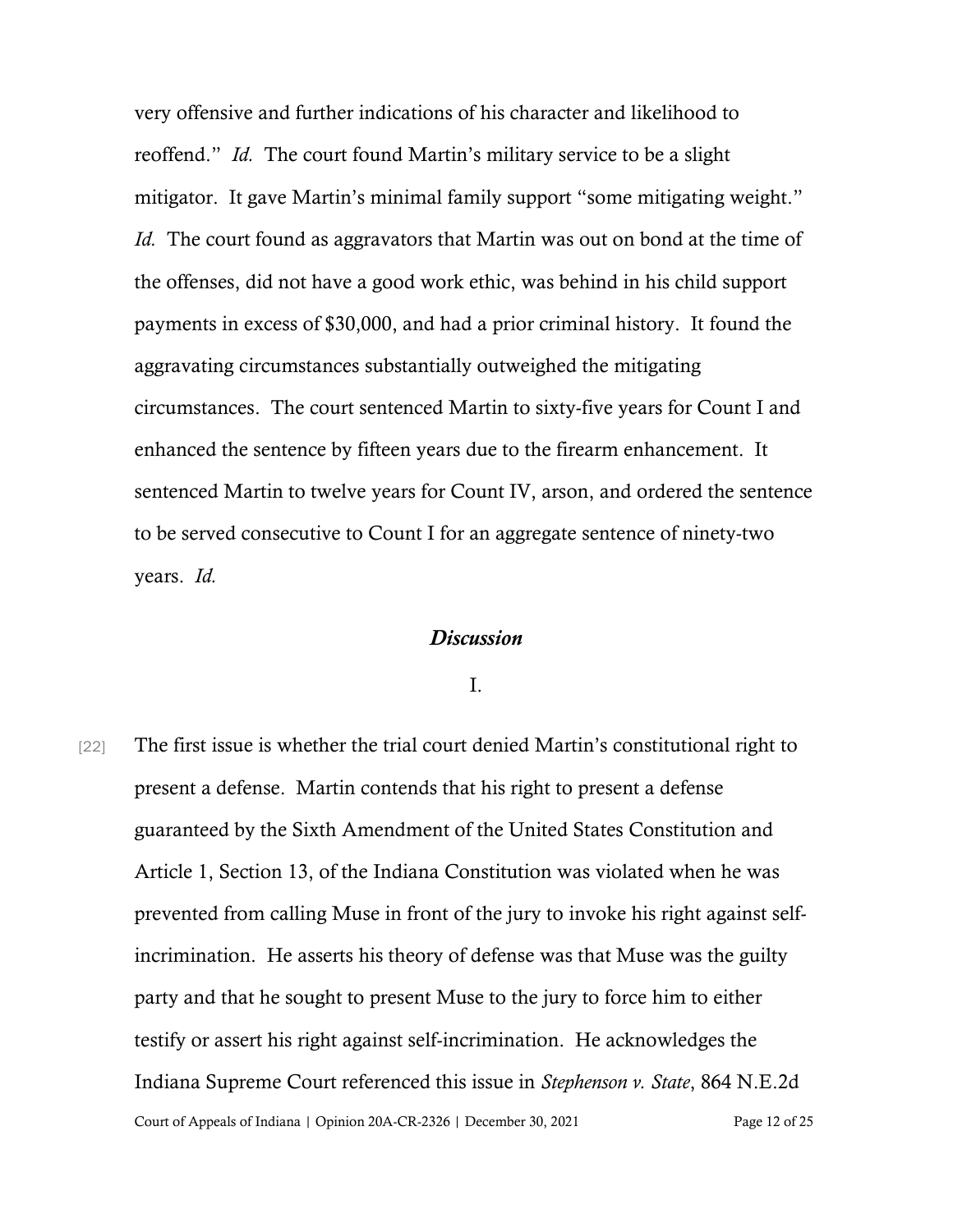1022 (Ind. 2007), *reh'g denied*, *cert. denied*, 522 U.S. 1314, 128 S. Ct. 1871 (2008), and held that defendants do not have a right to force a witness to invoke the witness's right against self-incrimination before the jury.

- [23] With respect to the State's assertion that Martin waived his argument, the record reveals that, while Martin's counsel stated at one point that he would have to make a record of Muse pleading the Fifth Amendment, the court stated "outside the presence of the jury I would say," and Martin's counsel did not object. Transcript Volume 3 at 123. Later, outside the presence of the jury and without a specific objection at that point that the questioning occurred outside the presence of the jury, the court asked Muse if he intended to and was "pleading the fifth," Muse answered affirmatively, "the prosecutor stated "That's fine with the State," and Martin's counsel said "That's fine by us." Transcript Volume 5 at 69.
- [24] Under these circumstances, we conclude that Martin has waived his challenge. *See Stephenson v. State*, 29 N.E.3d 111, 118 (Ind. 2015) (holding that failure to timely object to the erroneous admission of evidence at trial will procedurally foreclose the raising of such error on appeal unless the admission constitutes fundamental error); *Washington v. State*, 840 N.E.2d 873, 880 (Ind. Ct. App. 2006) (holding that "a party may not present an argument or issue to an appellate court unless the party raised the same argument or issue before the trial court") (quoting *Crafton v. State*, 821 N.E.2d 907, 912 (Ind. Ct. App. 2005)), *trans. denied*.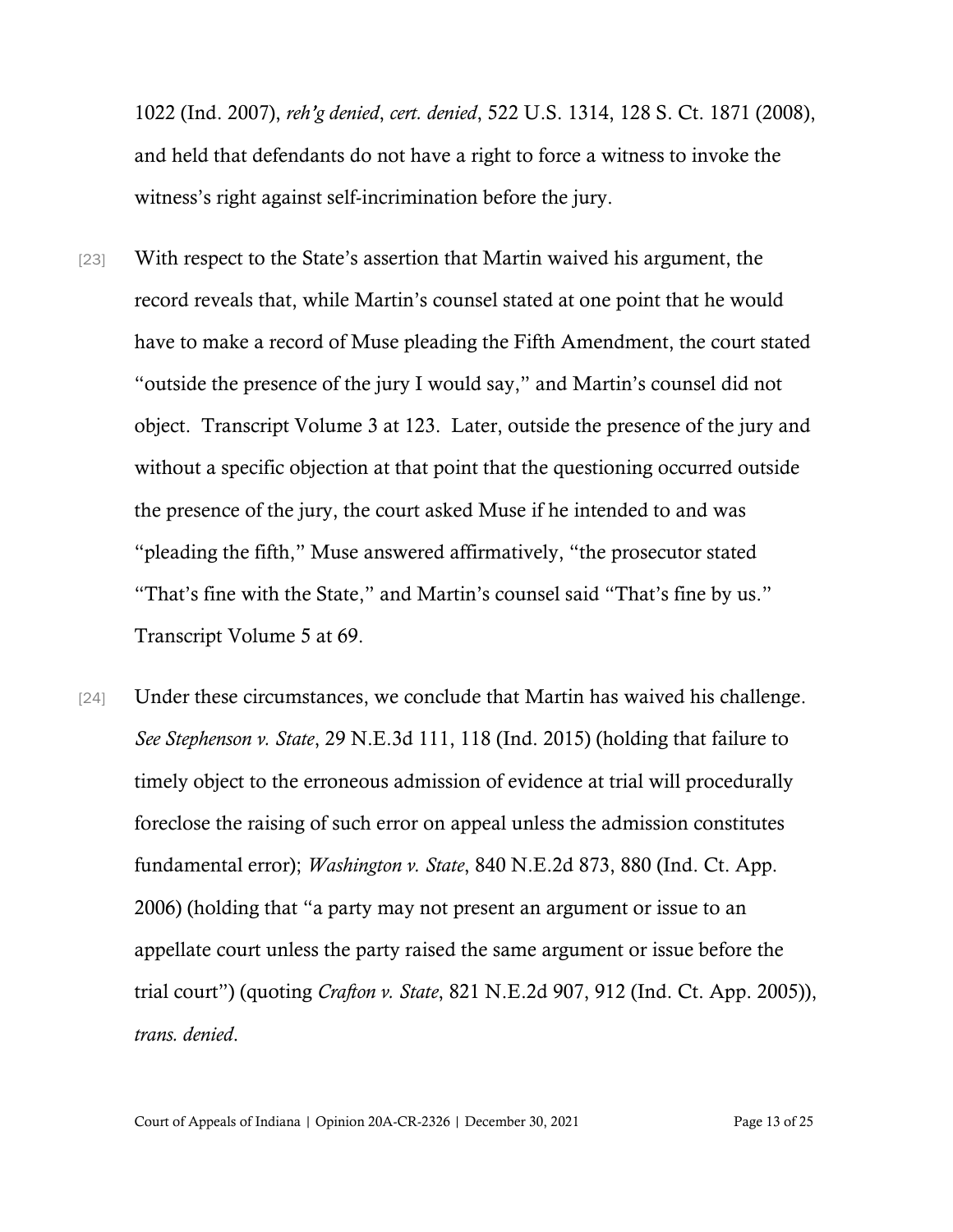- [25] We do note that, in *Stephenson v. State*, 864 N.E.2d 1022 (Ind. 2007), the Indiana Supreme Court addressed the claim following the denial of postconviction relief that "appellate counsel should have raised the issue that failure to allow the defense to force Siefert to invoke his right before the jury was reversible error." 864 N.E.2d at 1047. The Court held that "[t]his contention fails because defendants do not have a right to force a witness to invoke the Fifth Amendment privilege before the jury." *Id.* (citing *United States v. Castorena-Jaime*, 285 F.3d 916, 931 (10th Cir. 2002) ("The district court did not abuse its discretion by refusing to allow the Defendants to compel Castorena to appear before the jury simply to invoke his Fifth Amendment rights."); *Bowles v. United States*, 439 F.2d 536, 541 (D.C. Cir. 1970), *cert. denied*, 401 U.S. 995, 91 S. Ct. 1240 (1971)).
- [26] Under current Indiana law, Martin did not have an absolute right to compel Muse to parade before the jury and assert his Fifth Amendment rights. *See id.*  The *Stephenson* Court cited *United States v. Castorena-Jaime*, 285 F.3d 916, 931 (10th Cir. 2002), for the proposition that a district court did not "abuse its discretion" by refusing to allow defendants to compel a potential witness to appear before the jury simply to invoke Fifth Amendment rights. *Id.* In *Castorena-Jaime*, one of the defendants argued that the jury was "entitled" to observe the witnesses' non-verbal communication. *Id.* The Court held that there was no right to force the witness to take the stand, the jury was not entitled to draw an inference from the decision to exercise a constitutional privilege, and the trial court had not "abused its discretion" by refusing to allow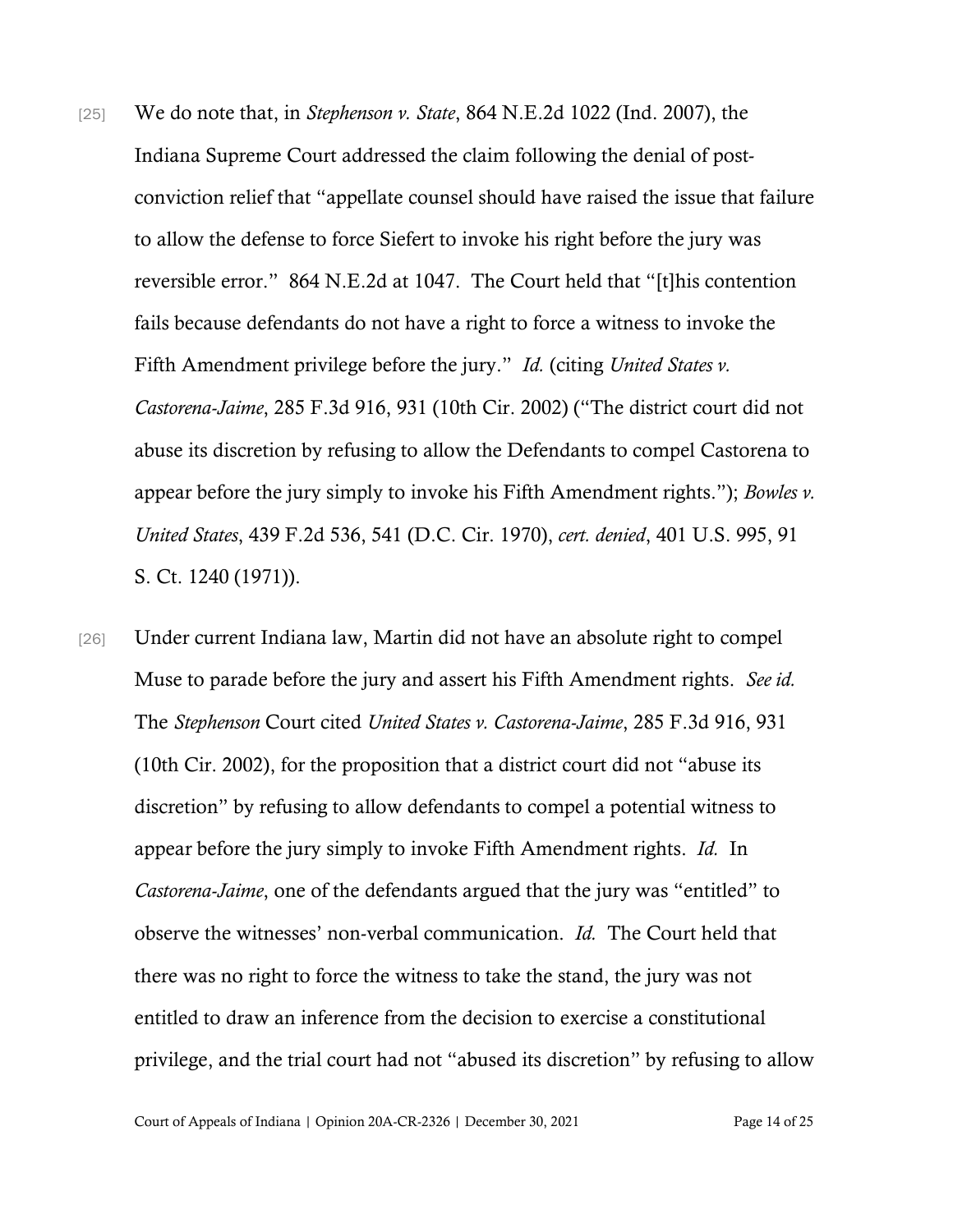the defendant to compel the appearance before the jury solely for the purpose of open court invocation. *Id.* The application of an abuse of discretion standard implies that the trial court had discretion, and thus there is no blanket prohibition against permitting such a witness in limited circumstances.

- [27] We cannot say that *Stephenson* stands for the proposition that a witness who is expected to ultimately invoke his privilege when asked an incriminating question is categorically barred from being called as a witness. It is not a given that a witness who might be asked an incriminating question is called *solely* to have the witness invoke his privilege before the jury. Such a witness might be an occurrence witness who is needed to provide foundational facts as to the circumstances surrounding an event. The witness might make an identification or offer some corroboration of a fact in issue. In some circumstances, a trial court might make a decision on availability during the motion in limine proceedings, and exercise discretion to conclude that a witness who will predictably be unwilling to give self-incriminating testimony could nevertheless be called as a witness by the defense to provide non-incriminating evidence. At most, *Stephenson* recognizes that there is no right to force a witness to take the stand *solely* to invoke a Fifth Amendment privilege.
- Court of Appeals of Indiana | Opinion 20A-CR-2326 | December 30, 2021 Page 15 of 25 [28] And *Stephenson*, read in conjunction with the Indiana Supreme Court's decision in *Johnson v. State*, 719 N.E.2d 812 (Ind. 1999), does not preclude a defense strategy of using a co-defendant's refusal to testify to bolster a theory that the co-defendant is the guilty party. In *Johnson*, an appeal from the denial of a petition for post-conviction relief, the Indiana Supreme Court held that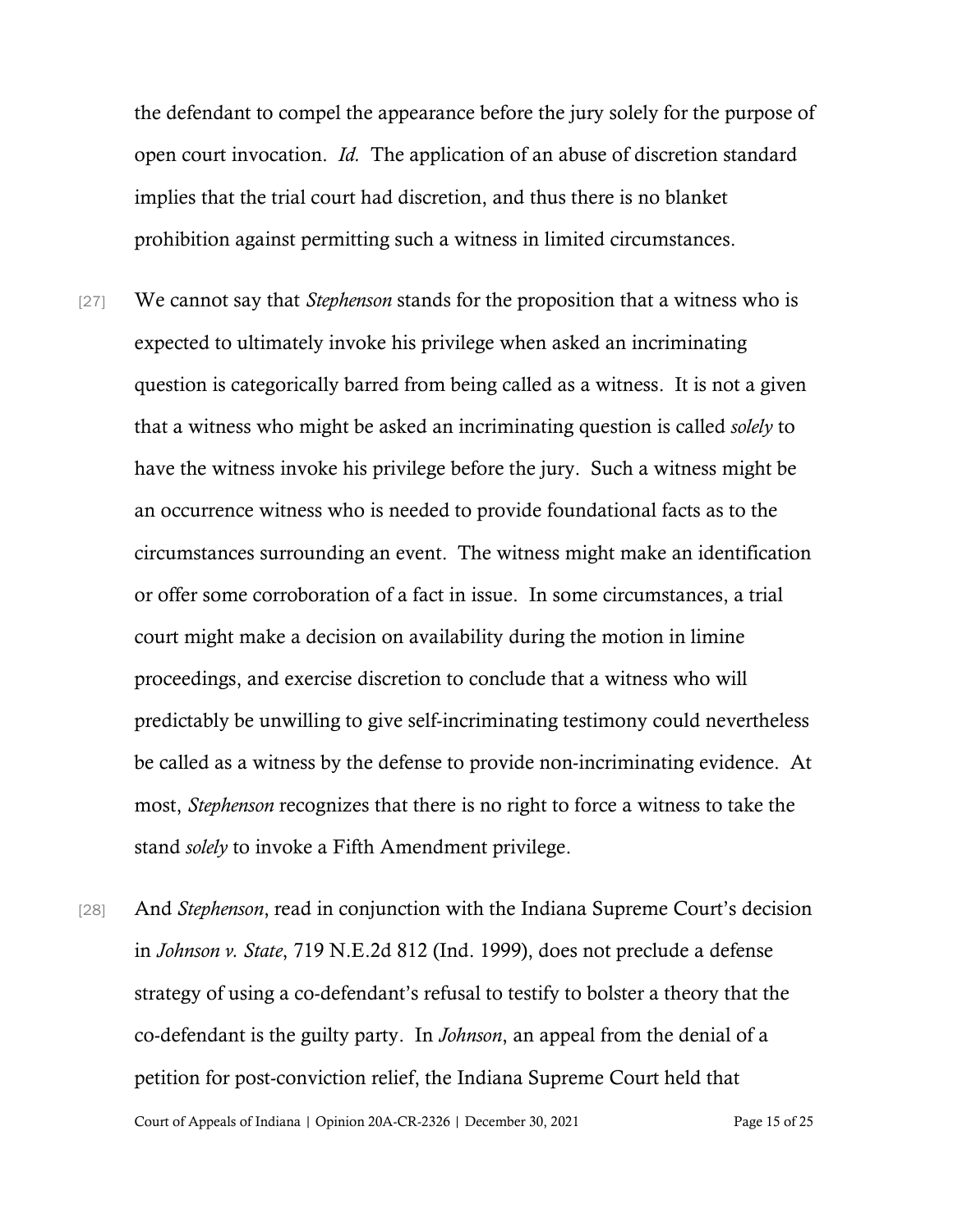Johnson's attorney had not rendered ineffective assistance of counsel for failing to request an immediate limiting instruction after Johnson's accomplice invoked his Fifth Amendment right in the presence of the jury. *Id.* at 815. The Court further held that the actions of Johnson's attorney of pointing out to the jury that Johnson's accomplice had refused to testify "could represent a reasonable trial strategy to . . . bolster the defendant's theory" that the accomplice had committed the crime instead of Johnson. *Id.*

- [29] Thus, in Indiana, a defendant may not force a witness to take the stand solely to garner a favorable inference from the invocation of privilege, but the defendant is not precluded from using – in defense argument or proffered instructions – the fact that an invocation occurred outside the presence of the jury. The question Martin has raised is whether the defense should be allowed to go further to raise an exculpatory inference – if there is sufficient evidence of guilt on the part of one other than the accused, can the suspect be called to the witness stand solely to invoke the privilege against self-incrimination?
- [30] Martin cites *Gray v. State*, 368 Md. 529, 796 A.2d 697 (2002), which held that trial courts have discretion, where there is sufficient evidence of guilt of one other than the defendant, to consider permitting a defendant to call a witness to the stand to invoke his right against self-incrimination in the presence of the jury. The *Gray* Court held:

We believe that a trial court has some discretion to consider permitting a defendant in a criminal case to call a witness to the stand to invoke his Fifth Amendment privilege in the presence of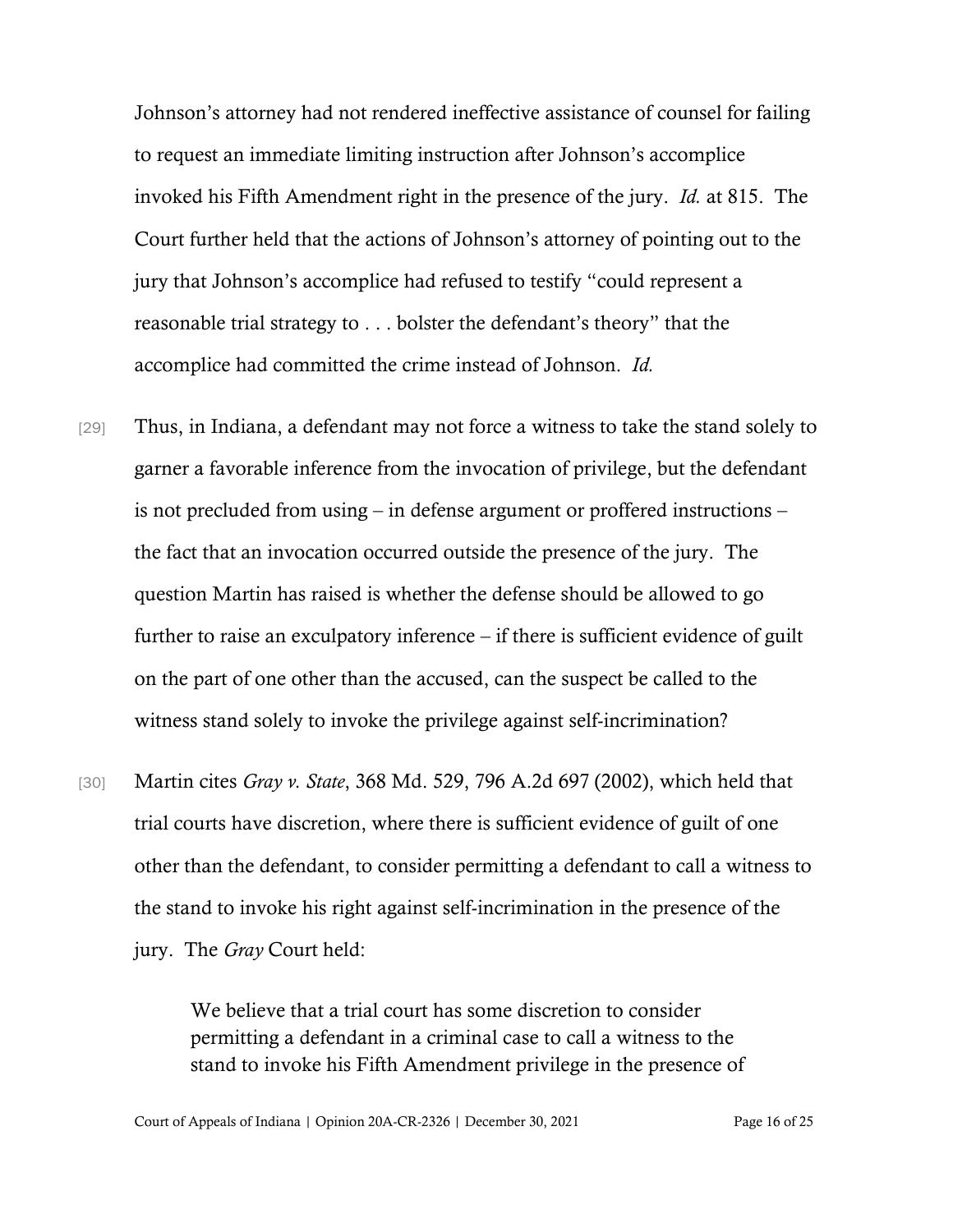the jury if the trial court first determines whether sufficient evidence has been presented, believable by any trier of fact, of the possible guilt of the witness the defendant wants to cause to invoke his Fifth Amendment privilege before the jury. The court, in the exercise of that discretion, must consider, as well, the prejudice to the defense of not allowing the potentially exculpatory witness to invoke his Fifth Amendment privilege in the presence of the jury. In opining that such discretion exists, we note that such testimony, if permitted, might be subject to the same restraints that a trial judge normally may exercise as to relevancy, repetitiveness, and the like.

*Id.* at 559; 796 A.2d at 714. It reiterated that there must be evidence "so that any trier of fact might possibly and reasonably believe that the proposed witness might have committed the crime instead of the defendant" to permit the trial court to "proceed with an analysis of whether the defendant would be unfairly prejudiced by prohibiting this witness from invoking his Fifth Amendment privilege in the presence of the jury." *Id.* at 562; 796 A.2d at 716.

[31] We cannot say that the credence and rationale of *Gray* is in direct conflict with *Stephenson*. The *Stephenson* Court did not indicate that the trial court had no discretion at all. There may be particular circumstances, developed in a pretrial hearing, that would warrant allowing a defendant to call a witness notwithstanding concerns of invocation of the Fifth Amendment privilege. Nonetheless, we have concluded that Martin waived this issue.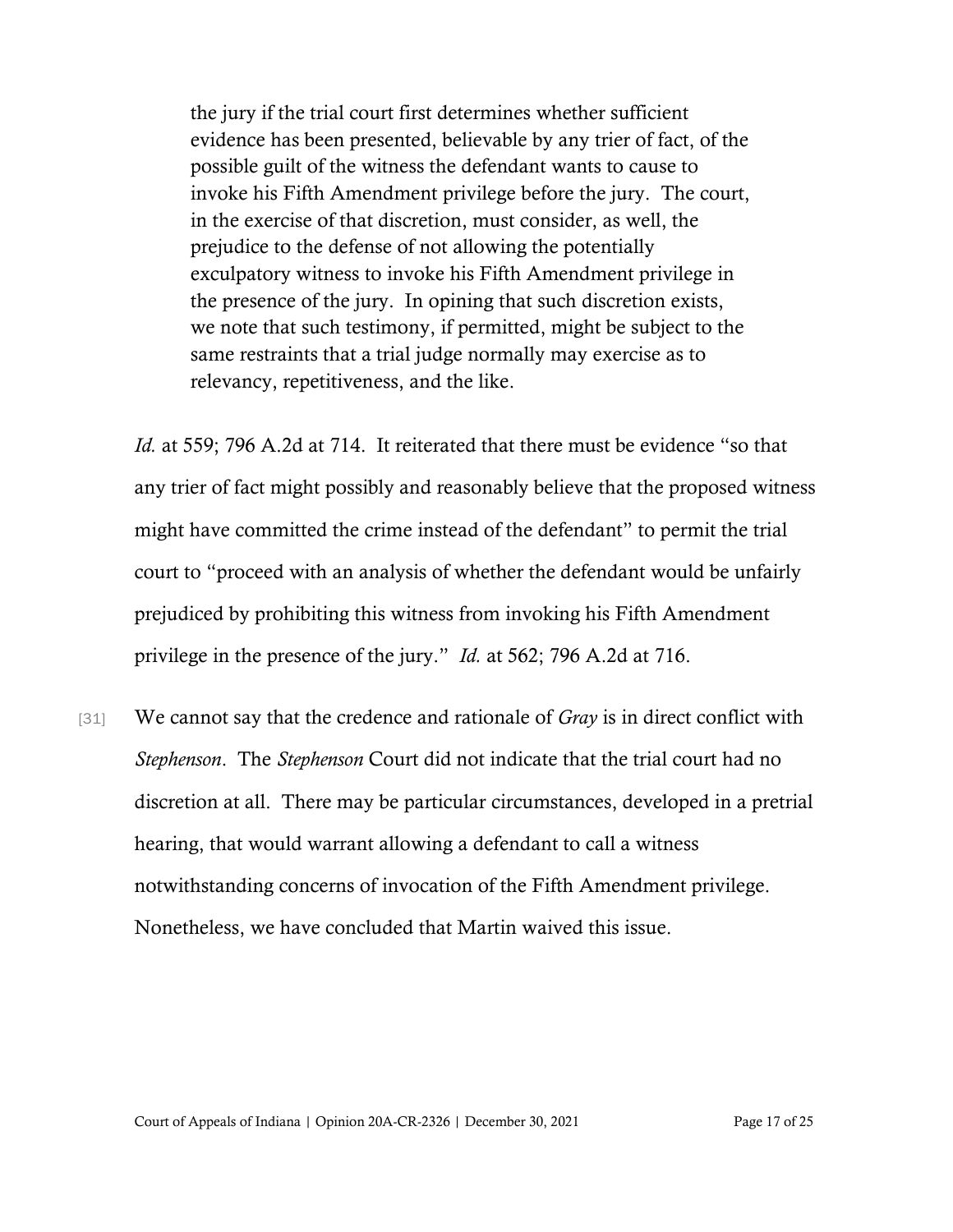[32] The next issue is whether Martin's convictions for Counts II and III for felony murder should be vacated. Martin argues that the abstract of judgment and sentencing order should be corrected to reflect that the convictions for felony murder were vacated with the entry of a conviction and sentence for murder. The State acknowledges that the convictions for Counts II and III should have been vacated. We reverse and remand with instructions to vacate the judgments of convictions for Counts II and III. *See Ruffin v. State*, 725 N.E.2d 412, 415 (Ind. 2000) (holding that it is well-settled that a defendant may not be convicted of both knowing or intentional murder and felony murder for the killing of the same person); *Kennedy v. State*, 674 N.E.2d 966, 967 (Ind. 1996) ("For purposes of double jeopardy, this [C]ourt has long held that a trial court may not convict and sentence a defendant for both murder and felony murder where only one murder occurs."); *Abron v. State*, 591 N.E.2d 634, 637 (Ind. Ct. App. 1992) (holding that a conviction even without a sentence is in violation of double jeopardy and must be vacated), *trans. denied*.

### III.

[33] The next issue is whether the evidence is sufficient to sustain Martin's convictions for murder and arson. Martin argues that the case was entirely circumstantial, one would expect to find his DNA on a firearm he owned, the murder weapon was found in the back of a box truck that he and Muse could access, Riegle's metal detectors were found in his and Muse's shared residence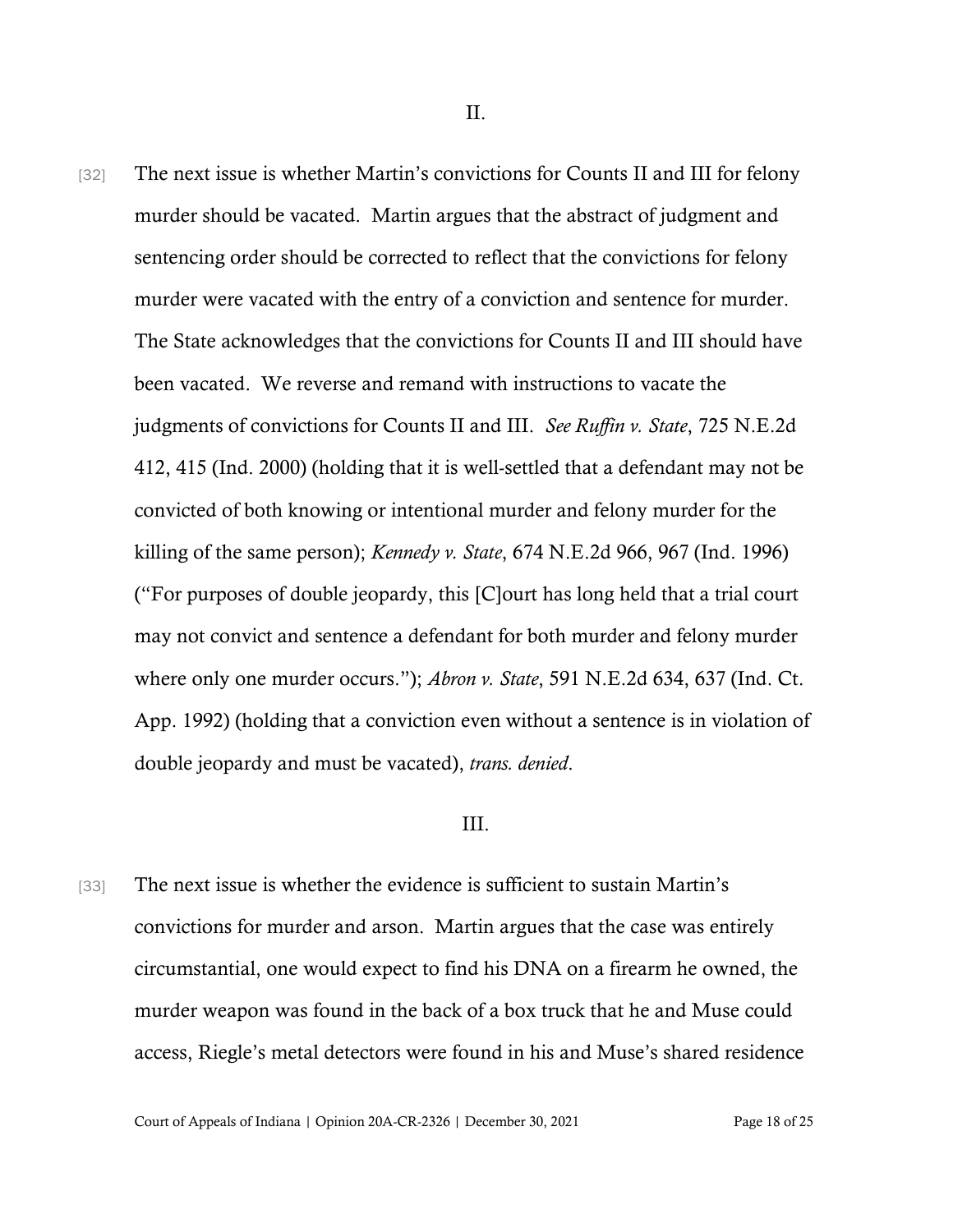with no indication of who had brought them there, and both he and Muse had access to the grinder. He also asserts the fact that Riegle had been shot with a smaller caliber weapon "could have been heard by [him] from Muse, after Muse committed the murder." Appellant's Brief at 22. He contends that there was "no real way of discerning who shot Riegle." *Id.* at 23.

- [34] When reviewing claims of insufficiency of the evidence, we do not reweigh the evidence or judge the credibility of witnesses. *Jordan v. State*, 656 N.E.2d 816, 817 (Ind. 1995), *reh'g denied*. Rather, we look to the evidence and the reasonable inferences therefrom that support the verdict. *Id.* We will affirm the conviction if there exists evidence of probative value from which a reasonable trier of fact could find the defendant guilty beyond a reasonable doubt. *Id.*
- [35] Ind. Code  $\S 35-42-1-1$  provides that a person who knowingly or intentionally kills another human being commits murder, a felony. Ind. Code § 35-43-1-1 provides that a person who, by means of fire, explosive, or destructive device, knowingly or intentionally damages a dwelling of another person without the other person's consent commits arson, a level 4 felony. "A person engages in conduct 'intentionally' if, when he engages in the conduct, it is his conscious objective to do so." Ind. Code  $\S$  35-41-2-2(a). "A person engages in conduct 'knowingly' if, when he engages in the conduct, he is aware of a high probability that he is doing so." Ind. Code  $\S 35-41-2-2(b)$ .
- [36] The record reveals that Martin told Sonya that he thought Nick and Riegle removed Riegle's camera and equipment, but later admitted that he had it and

Court of Appeals of Indiana | Opinion 20A-CR-2326 | December 30, 2021 Page 19 of 25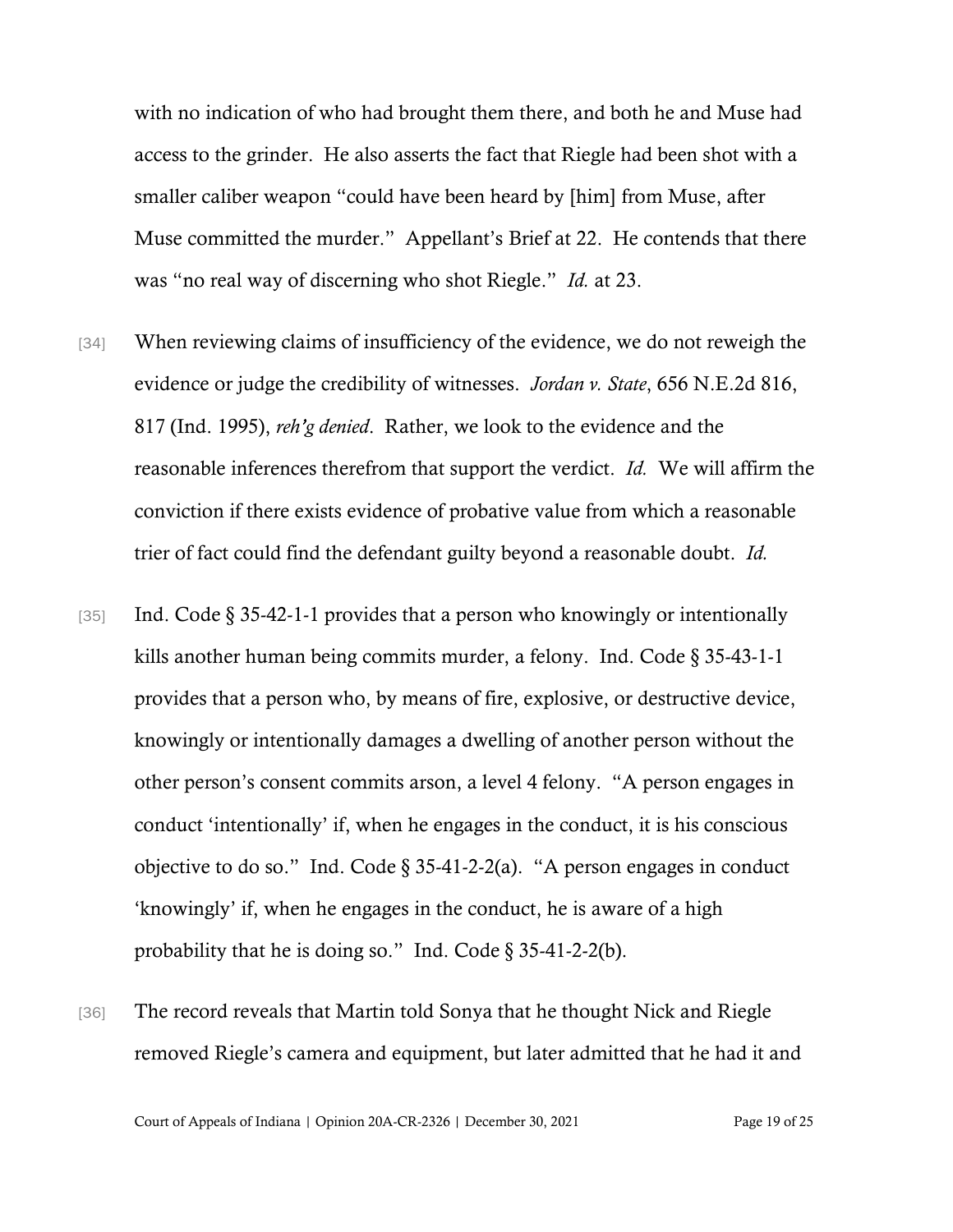Court of Appeals of Indiana | Opinion 20A-CR-2326 | December 30, 2021 Page 20 of 25 had seen the pictures of her and her daughters. Martin communicated threats to Sonya regarding Nick. Nick observed Martin sitting outside of his house waiting for him and Sonya. While Detective Russell testified that he never told Martin the caliber of the weapon used in the murder, Martin told Ray that the shotgun he was attempting to sell had not been used in the murder and the police had told him that a smaller caliber weapon was used in the homicide. A search of Martin's trash revealed two keys which had been ground down, latex gloves, and tissue paper with what appeared to be blood stains. Ray, who was at Martin's house at the time the trash can was removed and later returned, observed that Martin "was pretty freaked out about that." Transcript Volume 4 at 19. Investigator Tanasovitch collected an acetone can from the scene of the arson. A search of Martin's residence revealed a metal grinder, quart size cans of mineral spirits and acetone, and metal detecting equipment associated with Riegle. Law enforcement found a Glock 9 millimeter pistol in Martin's box truck. Ritterskamp, the forensic biologist, obtained a DNA profile from one of the swabs related to the slide back grip, determined that the DNA profile originated from one person, and concluded that Martin was a contributor to that profile and that "the DNA profile is at least 1 trillion times more likely [to have] originated from Rhett Martin than [] from an unknown unrelated individual." Transcript Volume 4 at 160. She also excluded Muse as a contributor to the DNA sample. Perez, the forensic firearms examiner, determined that the bullet jacket recovered from the autopsy was fired from the pistol. Detective Edwards determined that the phones of Martin and Muse showed no outgoing activity between December 4th and 6th, 2019, and that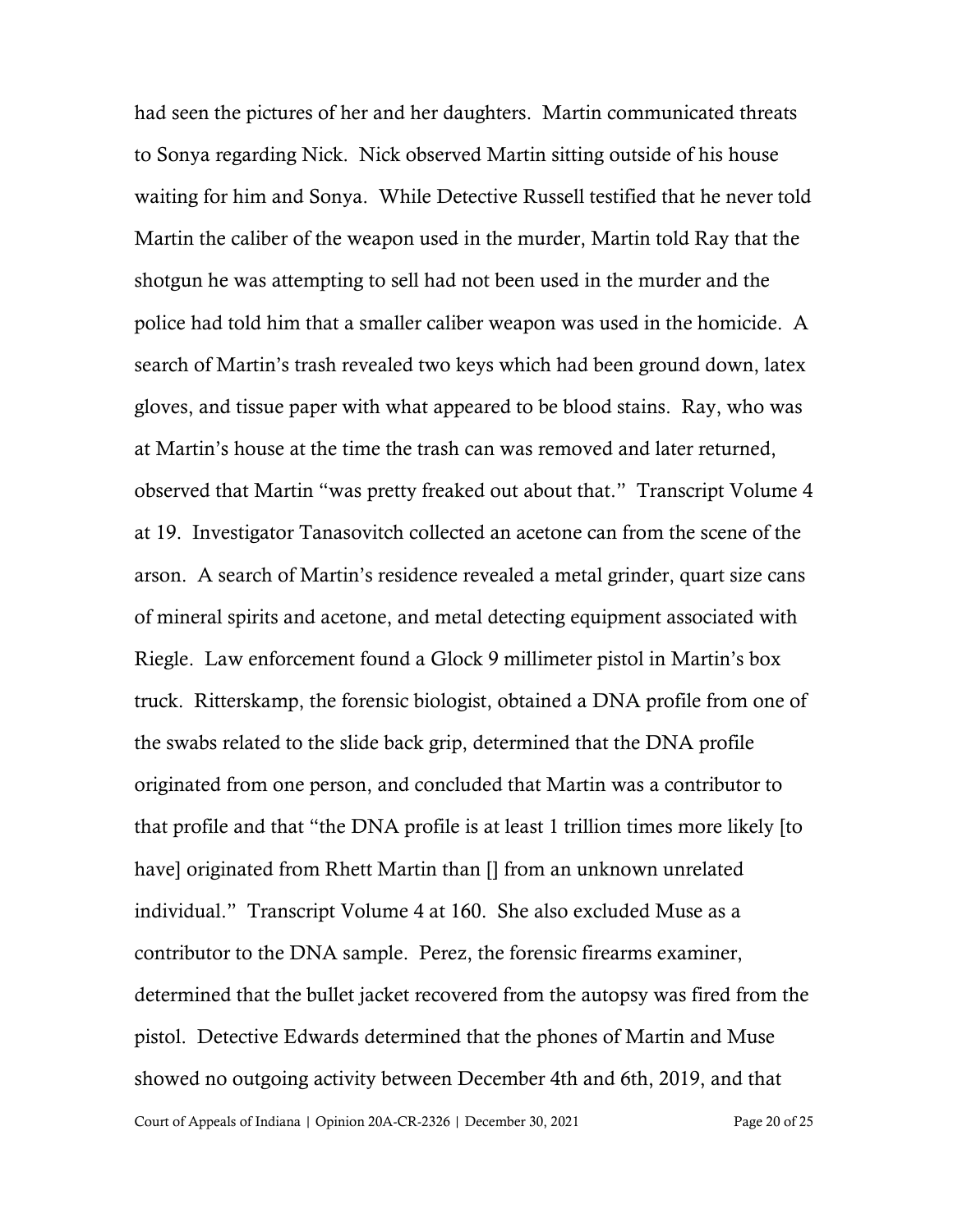"both of them have their data back up and going after the 6[th]." Transcript Volume 5 at 31. We conclude that the State presented evidence of probative value from which a reasonable jury could have determined beyond a reasonable doubt that Martin was guilty of murder and arson.

### IV.

- [37] The next issue is whether Martin's sentence is inappropriate in light of the nature of the offenses and his character. Martin argues that Riegle was killed by a single shot to his neck and it appeared he died quickly and was already deceased at the time of the arson. He asserts that he had two old and minimal convictions at the time of his sentencing, he served in the military, he was a volunteer firefighter for about two years, and he is not in the worst class of offenders. The State argues that Martin's sentence is not inappropriate.
- [38] Ind. Appellate Rule 7(B) provides that we "may revise a sentence authorized by statute if, after due consideration of the trial court's decision, [we find] that the sentence is inappropriate in light of the nature of the offense and the character of the offender." Under this rule, the burden is on the defendant to persuade the appellate court that his or her sentence is inappropriate. *Childress v. State*, 848 N.E.2d 1073, 1080 (Ind. 2006).
- [39] Ind. Code § 35-50-2-3 provides that a person who commits murder shall be imprisoned for a fixed term of between forty-five and sixty-five years, with the advisory sentence being fifty-five years. Ind. Code § 35-50-2-5.5 provides that a person who commits a level 4 felony shall be imprisoned for a fixed term of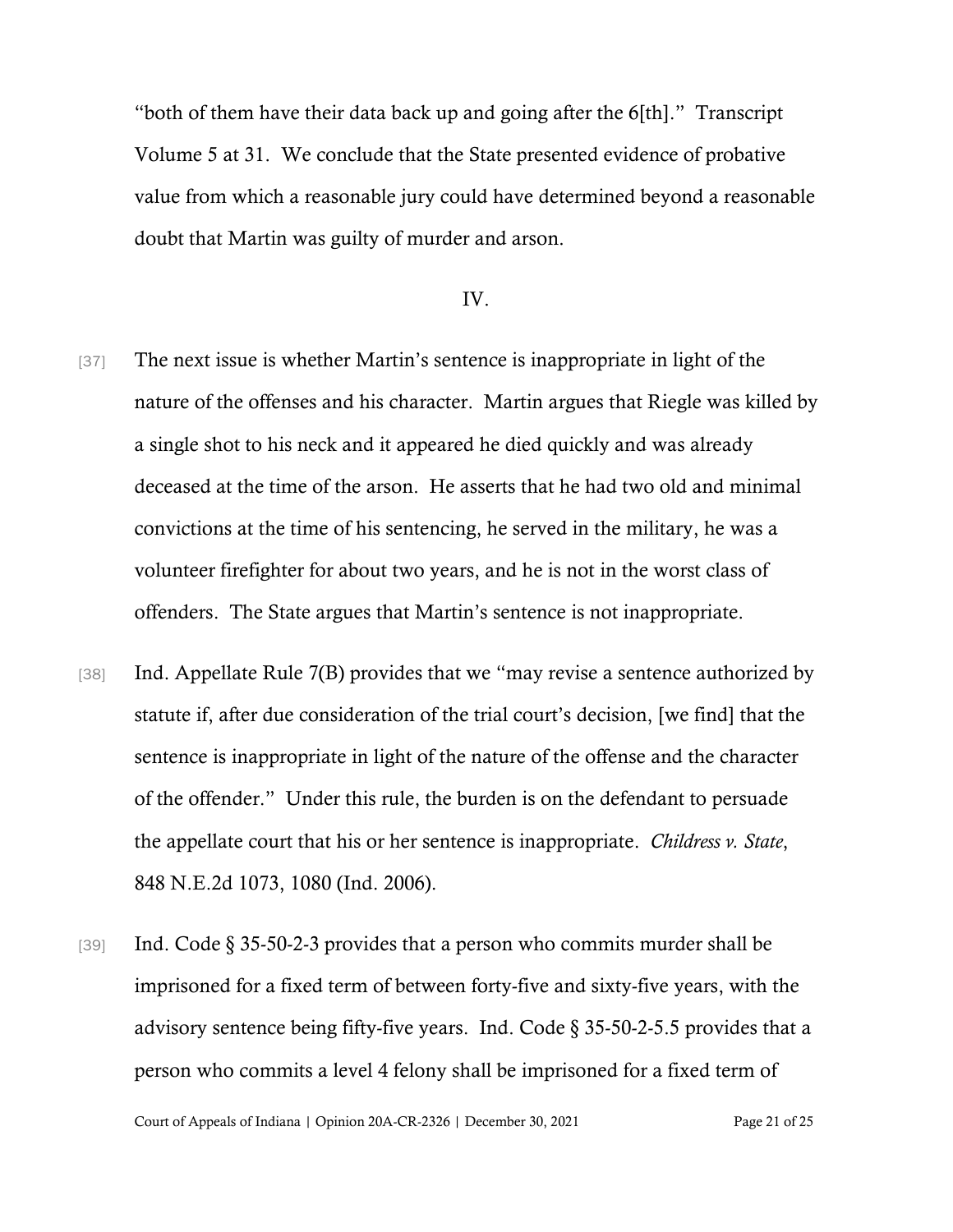between two and twelve years, with the advisory sentence being six years. Ind. Code § 35-50-2-11 provides that, if the jury finds that the State has proved beyond a reasonable doubt that the person knowingly or intentionally used a firearm in the commission of murder, the court may sentence the person to an additional fixed term of imprisonment of between five and twenty years.

[40] To the extent Martin received the maximum sentences for murder and arson, the Indiana Supreme Court has noted that "the maximum possible sentences are generally most appropriate for the worst offenders." *Buchanan v. State*, 767 N.E.2d 967, 973 (Ind. 2002).

> This is not, however, a guideline to determine whether a worse offender could be imagined. Despite the nature of any particular offense and offender, it will always be possible to identify or hypothesize a significantly more despicable scenario. Although maximum sentences are ordinarily appropriate for the worst offenders, we refer generally to the *class* of offenses and offenders that warrant the maximum punishment. But such class encompasses a considerable variety of offenses and offenders.

*Id.* We note that Ind. Code § 35-50-2-11 provides for a firearm enhancement of between five and twenty years and the trial court enhanced Martin's sentence on Count I by fifteen years. Thus, Martin did not receive the maximum aggregate sentence.

[41] Our review of the nature of the offenses reveals that Martin shot Riegle in the neck and set his body and residence on fire. The trial court stated: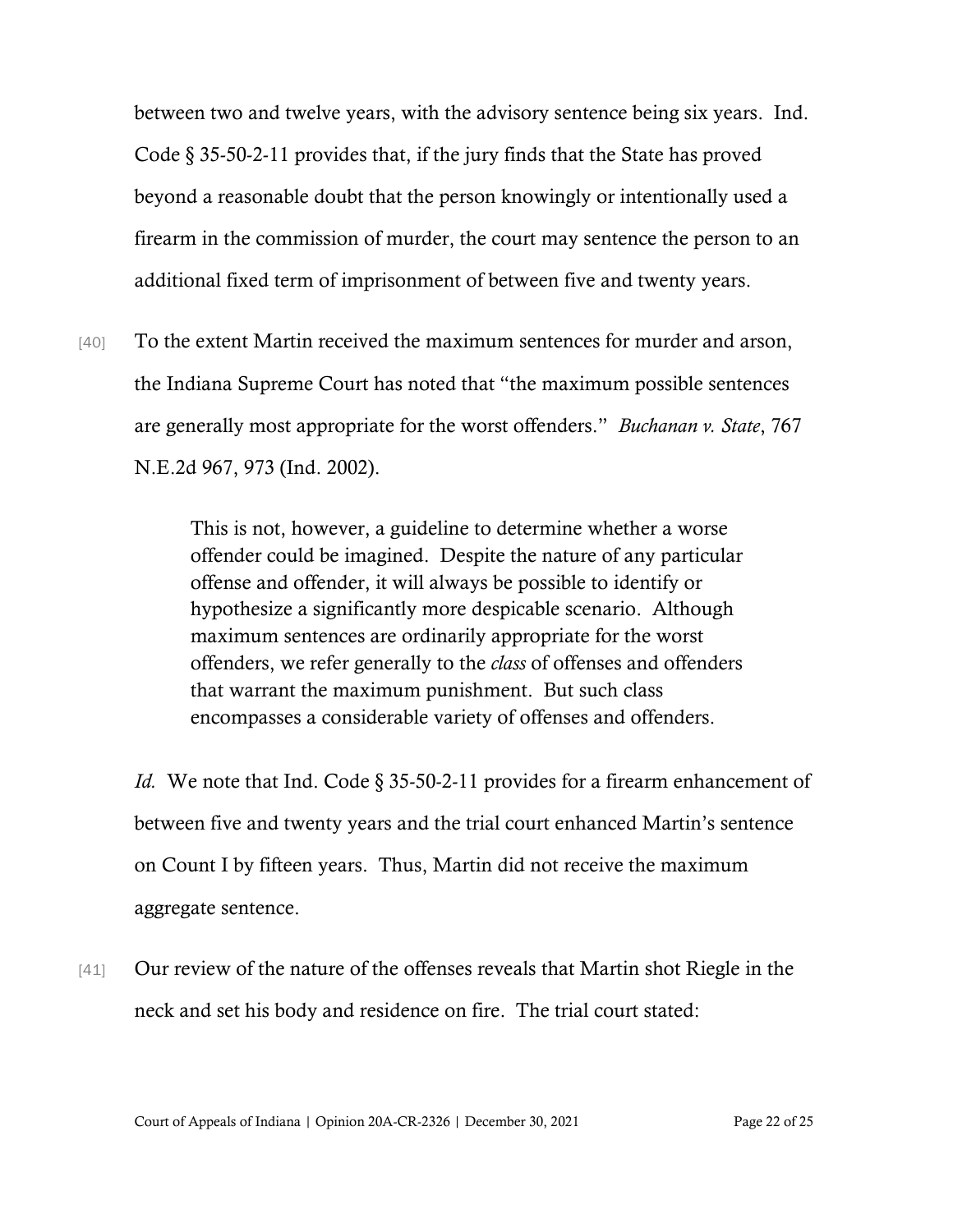The nature and circumstances of this case, although [the prosecutor] used the term lying in wait, if we say lying in wait, most of us probably visualize somebody hiding behind the bush, hiding around the corner, someone comes home or someone shows up and we shoot them. This one is a little unique in the sense that this is driving around the house, this is seeing what time, apparently the victim is doing things, when he's leaving, what time, things are happening in his house. In other words, a lot of planning going on . . . a lot of stalking and preparing going on. That's like lying in wait outside the persons [sic] home, hiding on the outside, if you will.

\* \* \* \* \*

In other words, Mr. Martin is far more scary than the other kinds of people that we can think of that might of [sic] committed murder . . . .

Transcript Volume 6 at 13. The court also described the murder as "very egregious" and stated that Martin "threw stuff on his body and burnt him, to boot" and "[t]hat's an arson at a different level." *Id.* at 13-14.

[42] Our review of the character of the offender reveals that Martin was convicted of "[f]ailure to [s]ign, [c]arry, [d]isplay [r]egistration or [p]late" as a misdemeanor in 1995. Appellant's Appendix Volume II at 47. The presentence investigation report ("PSI") indicates that the State charged Martin in 1999 with resisting law enforcement as a class D felony, driving while suspended, and exceeding the speed limit, and he pled guilty to resisting law enforcement as a class D felony in 2000. It states that Martin reported that he received a felony conviction, was placed on probation, and violated probation because he failed to pay child support. It also indicates that Martin stated that "the case had been expunged,"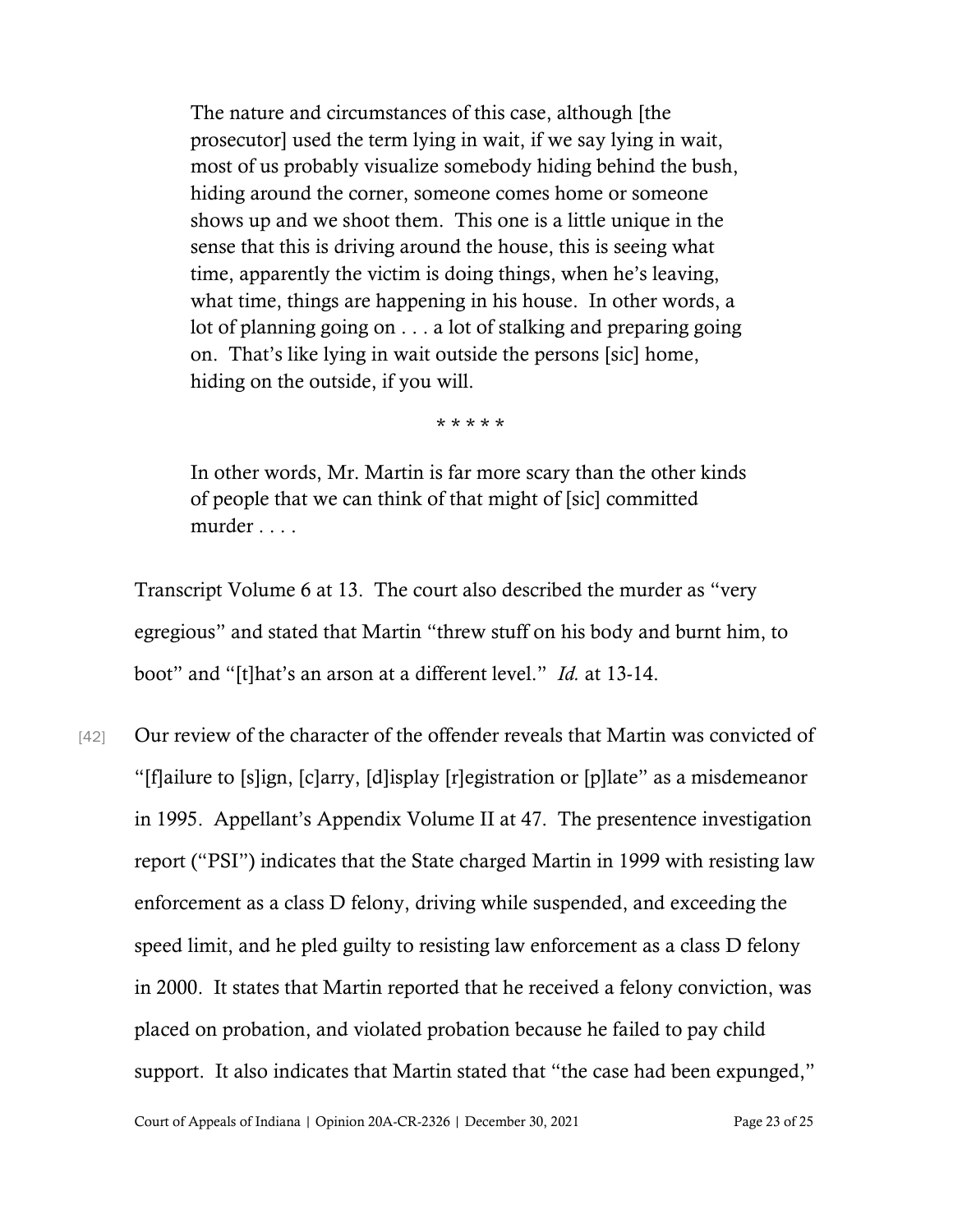"[t]he convictions were expunged/sealed on May 19, 2014," and "[t]he [c]ourt[']s records were unsealed on November 9, 2020." *Id.* At the time of sentencing, Martin had pending charges in Newton County of performing sexual conduct in the presence of a minor and performance before a minor that is harmful to minors as level 6 felonies under one cause number, as well as two counts of stalking as level 5 felonies under a separate cause number. Martin also had pending charges in Tippecanoe County of conspiracy to commit burglary and burglary as level 4 felonies, and theft of a firearm and theft as level 6 felonies. At the sentencing hearing, Martin's counsel indicated that Martin was out on bond in two cases when the offenses occurred.

- [43] The PSI indicates that Martin has an eighteen-year-old son and a nineteen-yearold daughter and that he is \$30,645.57 in arrears on child support. Martin reported that he was self-employed in the construction remodel business and previously worked for Anderson Builders and Miller Flooring. Miller Flooring personnel told police that Martin was released from work for making at least two customers uncomfortable enough to file complaints against him.
- [44] The PSI indicates that Martin enlisted in the Army on January 3, 2001, and served as an infantryman until January 2, 2004. During his service, he was awarded several "meritus citations" and was given an honorable discharge. Appellant's Appendix Volume II at 52. Martin's overall risk assessment score using the Indiana Risk Assessment System placed him in the high risk to reoffend category.